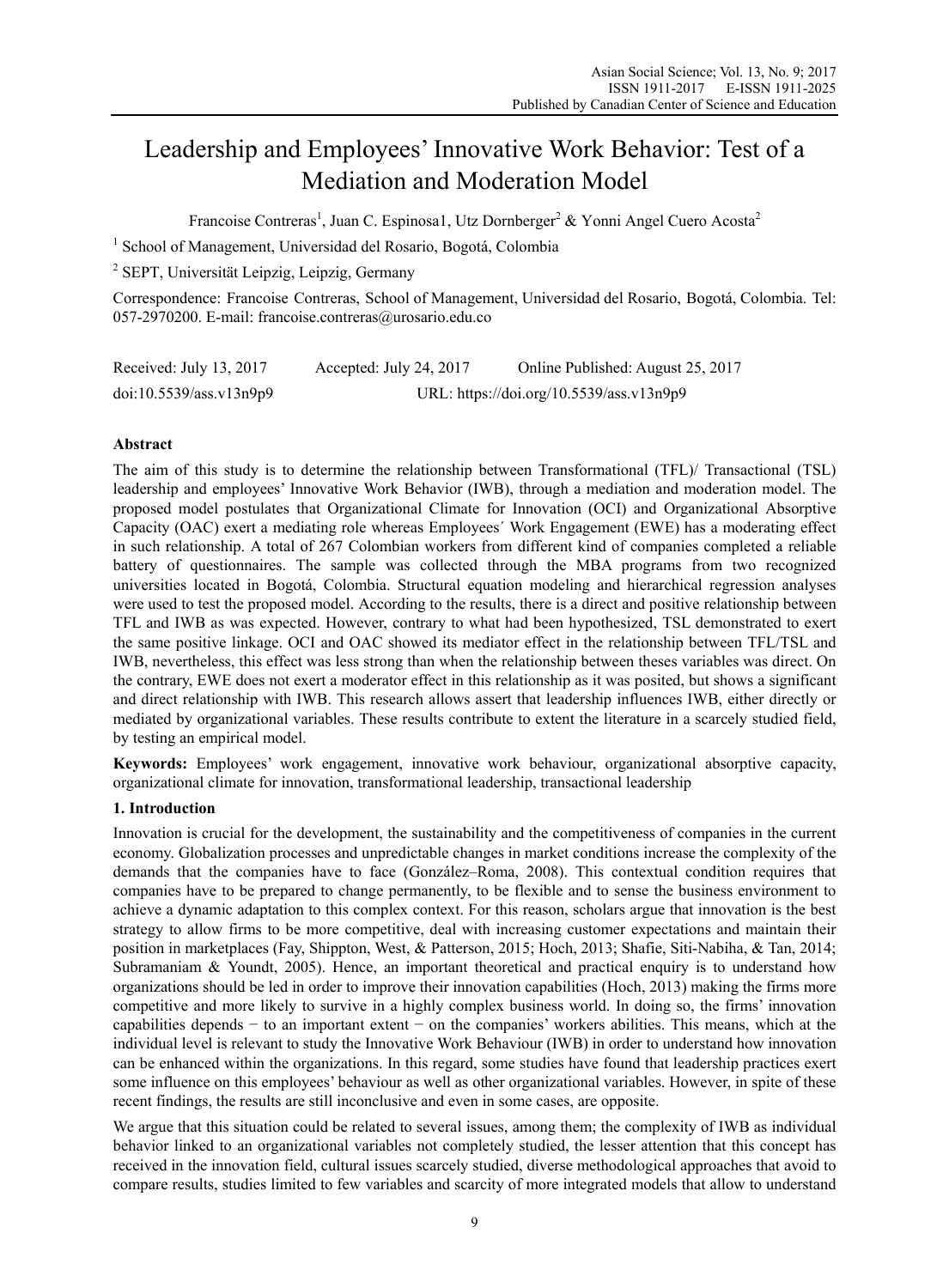the IWB as an complex organizational phenomena. Regarding this issue, this research seeks to contribute to this field by proposing and testing an IWB model, based on variables that have shown some relationship with employee's innovative behavior. In this model, transformational and transactional leadership (TFL/TSL) styles might influence the IWB directly or through a mediator or moderator variables, both at the organizational and the individual's level.

It is clear that employees' innovative capacity is not an isolated behavior as it goes beyond to personal traits. There is evidence regarding some factors that exert influence on employees' innovative behavior, especially, those that involve managerial and organizational issues (Pieterse, Van Knippenberg, Schippers, & Stam, 2010). This employees´ behavior arises under determined conditions of the organizational context whose characteristics can potentially inhibit or encourage the innovative behavior in its employees. Accordingly, we proposed a hypothetical conceptual model where leadership practices might influence IWB in a direct way or mediate by two organizational variables: Organizational Climate for Innovation (OCI) and Organizational Absorptive Capacity (OAC). At the same time, we propose that Employees' Work Engagement (EWE) moderates the relationship between leadership and IWB at the individual level.

In the next section, the theoretical framework of the IWB model is given. We provide an overview of the literature related to the variables under study and the propound relationships among them. Then, according to the proposed model, we formulate our hypotheses. After that, we explain the research methodology and outcomes of the analysis. We apply a Structural Equation Modeling (SEM) to analyze the model structure, testing the hypothesized relationships among variables. Finally, we discuss our findings and suggest further studies, ending with practical implications for the management field.

## *1.1 Innovative Work Behavior (IWB)*

Innovation is not only a concept related to producing new products or services, but also it is a wider notion addressed to the generation of new processes or practices into the organizational context that benefits the consumers (Shin & Zhou, 2003). As a process, innovation involves novelty, creativity, research, and organizational tendency to support new ideas to achieving competitive advantages in dynamic contexts (Khan, Nawaz, & Khan, 2015). Likewise, at the individual level, innovation can be understood as a process developed, transmitted, and transformed by individuals, work teams or networks, at different levels of the organization (Axtell, Holman, & Wall, 2006; King & Anderson, 2002). In this context, from the individual approach of innovation, the concept of Innovative Work Behavior (IWB) arises as a critical concept for competitiveness and the companies' long-term survival (George & Zhou, 2002; Runco, 2004; Scott & Bruce, 1994), making innovative employees the main asset for today's organizations (De Spiegelaere, Van Gyes, & Van Hootegem, 2014). However, in spite of its recognized importance and its growing academic interest to understand the organizational and individual variables that underlie the employees' innovation behavior, our knowledge is still limited (Shafie, et al., 2014).

IWB is defined as an employee's action addressed to the generation, application and implementation of new ideas, products, processes, and methods from his or her job position, department unit, or organization. This is an individual and intentional behavior oriented toward the introduction of new useful ideas, processes, procedures, and products (Farr & Ford, 1990). A few years later, Scott and Bruce (1994) defined this term as a complex behaviour composed by the generation, the promotion and the realization of ideas, all of them considered as behavioural tasks. Similarly, Janssen (2000) defines IWB as "the intentional creation, introduction and application of new ideas within a work role, group or organization, in order to benefit role performance, the group, or the organization" (p.288). Then, De Jong and Den Hartog (2010) assert that IWB is a process composed of four dimensions: exploration, generation, championing, and implementation of ideas. More recently, De Spiegelaere, et al. (2014) describe IWB as an "employee behavior oriented to generation, introduction and application (within a role, group or organization) of ideas, processes, products or procedures, new and intended to benefit the relevant adoption" (p.144). It is necessary to notice that all these definitions are quite similar. There is scholar consensus regarding that IWB is a concept centered in the employee´s outcomes through a set of behaviors that are intentional and can be experienced from different levels of the organization.

It is important to distinguish between creativity and IWB, two related notions that frequently tend to overlap each other. Although by definition, innovative behavior involves both, generation and implementation of new ideas (Khan, et al., 2015), some authors assert that innovation is more related to the implementation of ideas whereas creativity might be more related to the generation of ideas. Thus, creativity is a previous process characterized by people´s capacity to establish new links between objects, concepts and materials.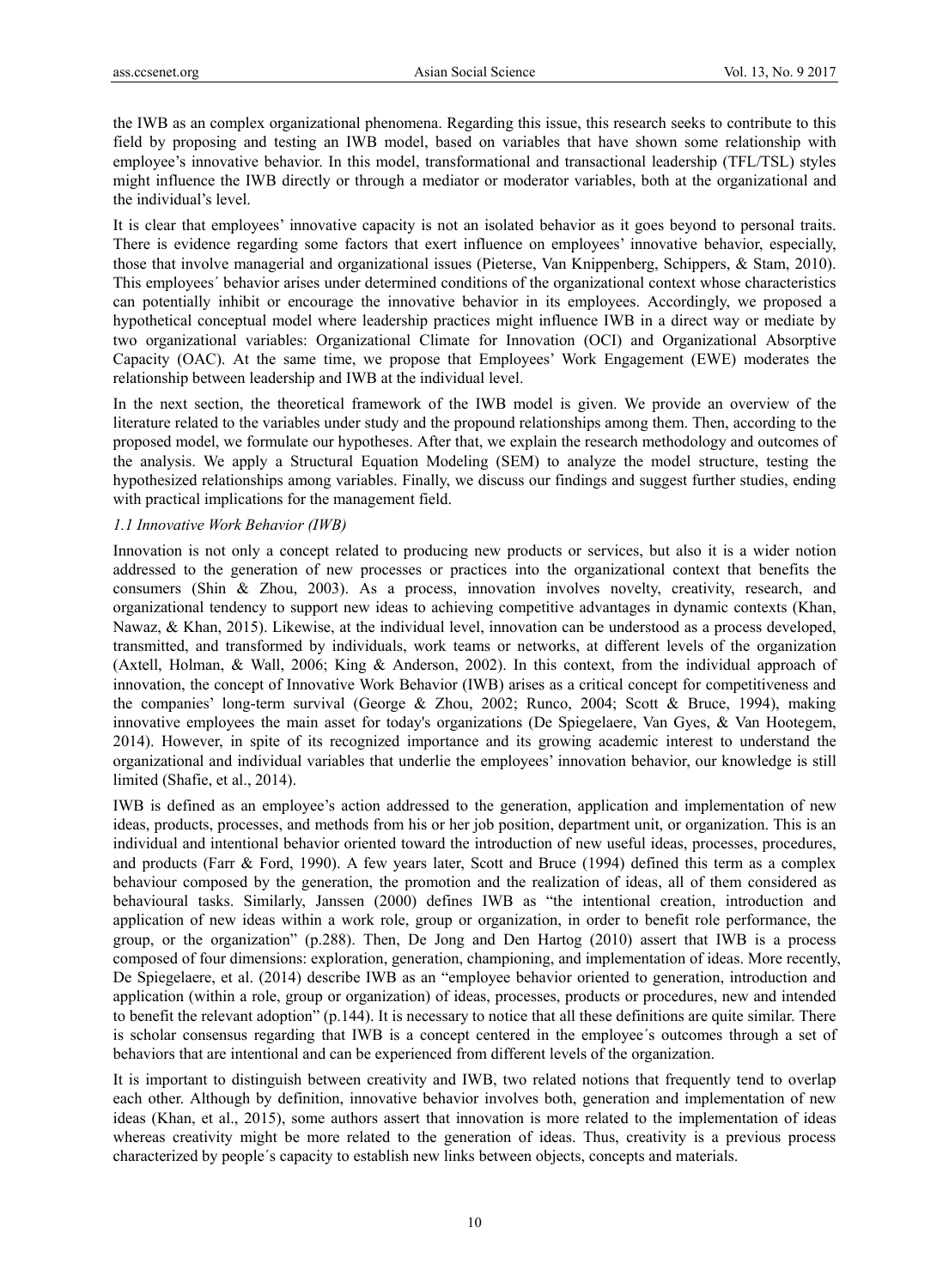#### *1.2 Transformational / Transactional Leadership (TFL/TSL) and Innovative Work Behaviour (IWB)*

Leadership concept and the proposed theories around this term have been changing according to paradigms, cultural matters, organizational tendencies, organizational requirements, companies and business context demands among others factors. The organizations of this century have to operate in a globalized and highly competitive world characterized by rapid and unpredictable changes into an uncertain environment. Thus, the necessity to understand the leadership emerges from the companies' need to adjust their operations to the current markets' demands. Likewise, to promote leaders that facilitates permanent organizational changes through their innovative behavior of their employees.

In the proposed model, we chose the transformational and transactional leadership approach due to its robustness and because there is empirical evidence about the relationship between these leadership styles and IWB. However, as was previously pointed out by Kahai, Sosik, and Avolio (2003), and Pieterse et al. (2010), the evidence of this relationship is still scarce and it is crucial to extend the existent literature to provide more empirical findings. Indeed, Pieterse, et al., (2010) point out that our understanding of how leadership practices may influence the employees' innovative behaviour is incipient and this topic should receive more attention from scholars due to its importance for companies today, which should operate in an unpredictable and changing environment. In this context, the employees acquire a relevant role to facilitate the insertion of the companies to this complex context, by promoting permanent changes into the companies, through the innovative behaviors.

As might be expected, due to its features, transformational leadership has shown more evidence about its relationship with IWB than transactional leadership. Transformational leaders strengthen the employees' capacity of achievement by promoting their innovation potential through Inspirational Motivation, Individualized Consideration, Intellectual Stimulation and the self-confidence among the organizational members (DuBrin, 2012; Bass & Avolio, 2000). Likewise, one of the most important characteristics of transformational leadership is the building of trust between collaborators, organization and leaders who share a common vision and create an organizational collective sense. In addition, this kind of leaders usually have and foster good internal and external communication networks, which joined with a trustful relationship, allow the exchange of knowledge and generate new ideas. This situation is at the core of innovation (Jung, Wu, & Chow, 2008).

The inspirational motivation, other component of transformational leadership, stimulates and challenges the followers to achieve the organizational goals whereas intellectual stimulation, inspires employees to be more creative and innovative to solve problems (Bass & Avolio, 2000), promoting an exceptional work performance and a higher tendency to generate new ideas and be more innovate (Ismail, Mohamad, Mohamad, Rafiuddin, & Zhen, 2010). Lastly, transformational leaders generate commitment in their employees through sharing values, giving an optimistic view and fostering an effective communication among the organizational members promoting an adequate environment to innovate. Thus, transformational leaders are considered as change agents who initiate, implement, and institutionalize new orientations in the organizations with their work teams establishing new practices based on innovative visions and new ideas (Waldman & Bass, 1991). According to the latter, transformational leadership has been related to organizational innovation processes (Gumusluoglu & Llsev, 2009; Jung, Chow, & Wu, 2003) and with Innovative Work Behavior (Afsar, Badir, & Bin, 2014; Boerner, Eisenbeiss, & Griesse, 2007; De Jong & Den Hartog, 2007; Jung et al., 2003; Khan, Aslam, & Riaz, 2012; Khaola & Sephelane, 2013; Mumford, Scott, Gaddis, & Strange, 2002; Pieterse et al., 2010; Waldman and Bass, 1991), although Basu & Green (1997) found a negative relationship. However, and in spite of this evidence, the findings are still scarce and inconsistent (Pieterse, et al., 2010).

In contrast, transactional leadership has received less attention in relation to innovative behavior, probably because this style of leadership is more task-oriented and toward the maintaining of the stability, characteristics that do not seem to fit with the innovative behavior of employees. However, as it also happens with transformational leadership, the results have been inconclusive. It is important to point out that transactional leadership is characterized by a contingent reward scheme in which the leader reinforces the employees' good performance and punishes their deficient work. In this kind of leadership, the leader indicates how he wants the task to be done through the permanent feedback inhibiting innovative behavior. Pietersen et al., (2010) argued that transactional leadership might have a negative influence on the employees' innovative behaviour because this style is more oriented to the employee's performance than stimulating new and original activities. Coherently, Khaola and Sephelane (2013) found that transactional leadership was negatively related to IWB, whereas Boerner et al., (2007) did not find any relationship. Other authors surprisingly have found that transactional leaders also promote the employees innovative behaviour almost in the same way as transformational leadership. They did not find significant differences between transformational and transactional leadership and concluded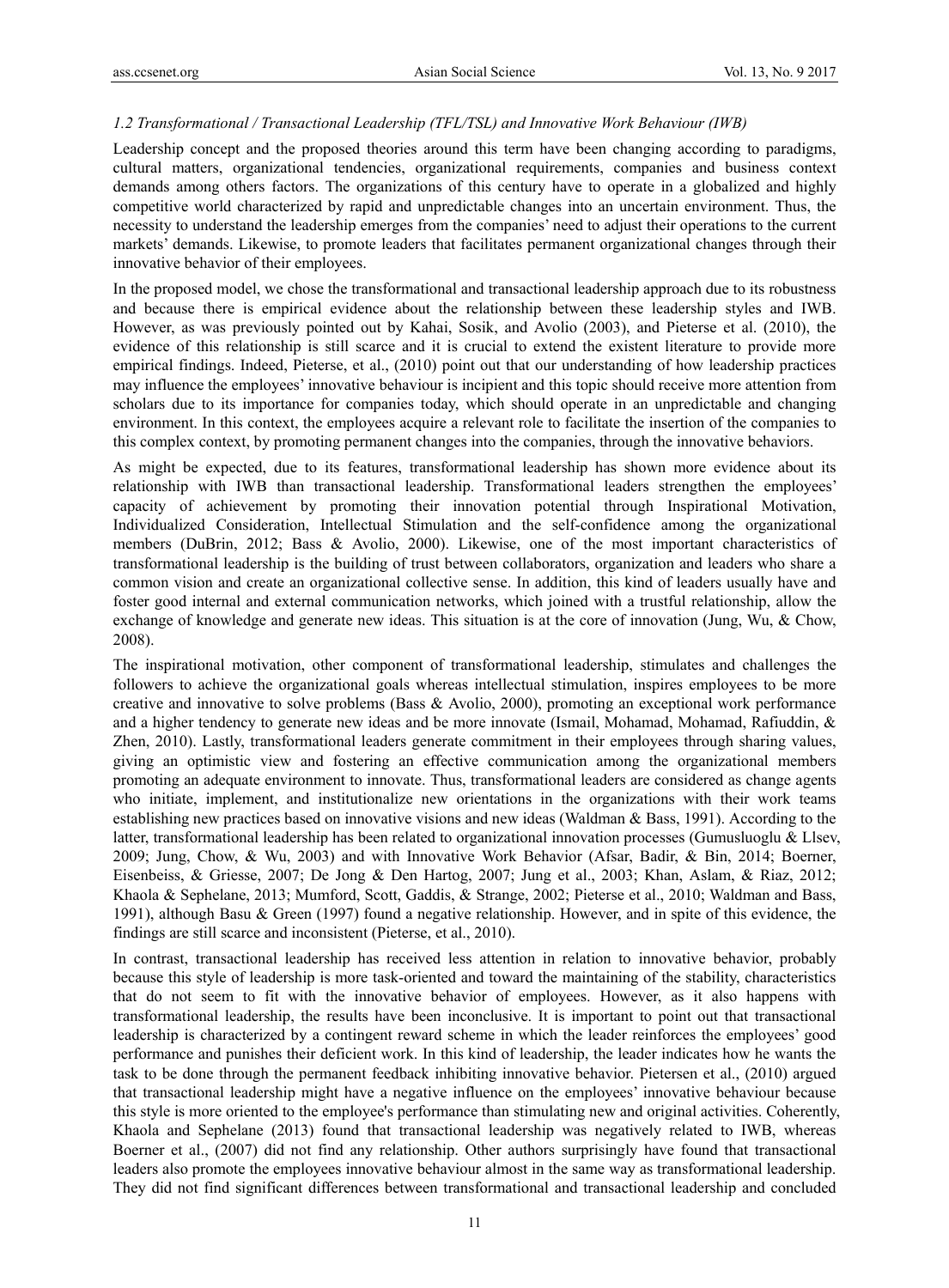that both styles of leadership positively predicted IWB (Khan, et al., 2012; Riaz, 2009). It seems that to reinforce and to reward employees' behavior could increase the innovation behavior and improve the quality of their performance (Jung & Sosik, 2002).

There is a third stance that states that innovative behavior requires combined practices of both, transformational and transactional leadership and that the predominant style will depend on the situation and the contextual characteristics as was stated by Chen and Chen (2007). This is, when technical experience is required for innovation processes, transactional leadership may be more effective but when the innovation processes emphasize in people, it is necessary to exert influence on others through the motivation to achieve common objectives, transformational leadership could be more appropriate, as it takes into account emotions, values, and the beliefs of collaborators. Thus, to combine leadership practices such as to encourage the autonomy, reward the employees' performance, promote clear objectives, and give support, allow the creativity and innovation (Da Costa, Páez, Sánchez, Gondim, & Rodríguez, 2014; Shafie, et al., 2014). As can be seen, the effect of transformational and transactional leadership on employee´s innovative behavior remains unclear due to the scarcity of empirical evidence and because the obtained results have been inconclusive.

Based on the above, this research provides additional evidence regarding the relationship between leadership and employees' innovative behavior, thus our first hypotheses are:

H1a: Transformational Leadership is directly and positively related to employee´s Innovative Work Behaviour

H1b: Transactional Leadership is directly and negatively related to employee´s Innovative Work Behaviour

It has been asserted that inconclusive findings could be the result of unidentified variables that could moderate the relationship between leadership and IWB (Kahai, et al., 2003; Pieterse, et al., 2010). Pieterse, et al., (2010) suggest that to identify these variables may help to understand more clearly this relationship, therefore, explaining the inconsistent findings. In our model, we propose Employee Work Engagement (EWE) as a moderating variable.

## *1.3 Organizational Climate for Innovation (OCI) and Innovative Work Behaviour (IWB)*

The organizational climate for innovation (OCI) is a situational characteristic related to IWB, influencing employee's creativity and implementation of new ideas (Yeoh & Mahmood, 2013). As in the previous case, the relationship between leadership and IWB could be mediated by organizational variables. We have hypothesized that one of these variables is OCI. A positive socio-emotional climate is quite relevant for creativity, when the working teams share a positive effect, is more likely to have new and novel ideas (De Rivera & Páez, 2007). In addition, autonomy, security and positive relationships perceived by employees are organizational climate features that increase the innovation capability (Da Costa et al., 2014; Thakur, Hsu, & Fontenot, 2012). All these characteristics are influenced by the leadership practices. It is important to point out that the organizational climate is a measure of how organizational members experience their organizations. It can be understood as sharing employees' perceptions in relation to the organizational environment, including processes, practices, policies, procedures and behaviors that are rewarded and supported in a company. Also, organizational climate perceptions involve feelings, attitudes, and behavioral tendencies, which make sense and characterize organizational experience (Reichers & Schneider, 1990).

On its part, the climate for innovation is characterized by norms and organizational practices that value, encourage and reward the changes and innovative initiatives (Scott & Bruce, 1994). Organizational Climate for Innovation (OCI) is defined as the employees' perception concerning their environment, including a general sense of flexibility to change, recognizing the creativity and providing supplies of resources and time for innovation (Kim & Yoon, 2015). Also, this environment involves recognition of excellent performance and organizational willingness to experiment with innovative ideas and remarkable tolerance for diversity among their members (Siegel & Kaemmerer, 1978). This kind of climate requires an environment where creative and innovative approaches are supported and encouraged (Martins & Terblanche, 2003). It was recently found that the organization that has a strong innovative climate is likely to create new ideas, predicting individual innovation in the companies (Übius, Alas, & Elenurm, 2013). Martins and Terblanche (2003) highlight the importance to identify which should be these characteristics to improve innovation in the organizations because there is little agreement about them and the reported findings have been inconclusive. In spite of this reduced knowledge, some studies have identified that there are some characteristics that facilitate the IWB: giving comprehensive rewards, allow autonomous work, provide training and work feedback (Hartmann, 2006), support and motivate work teams, promote democratic communication, flexibility and avoid time limits (Dombrowski, Kim, Desouza, Braganza, Papagari & Baloh, 2007).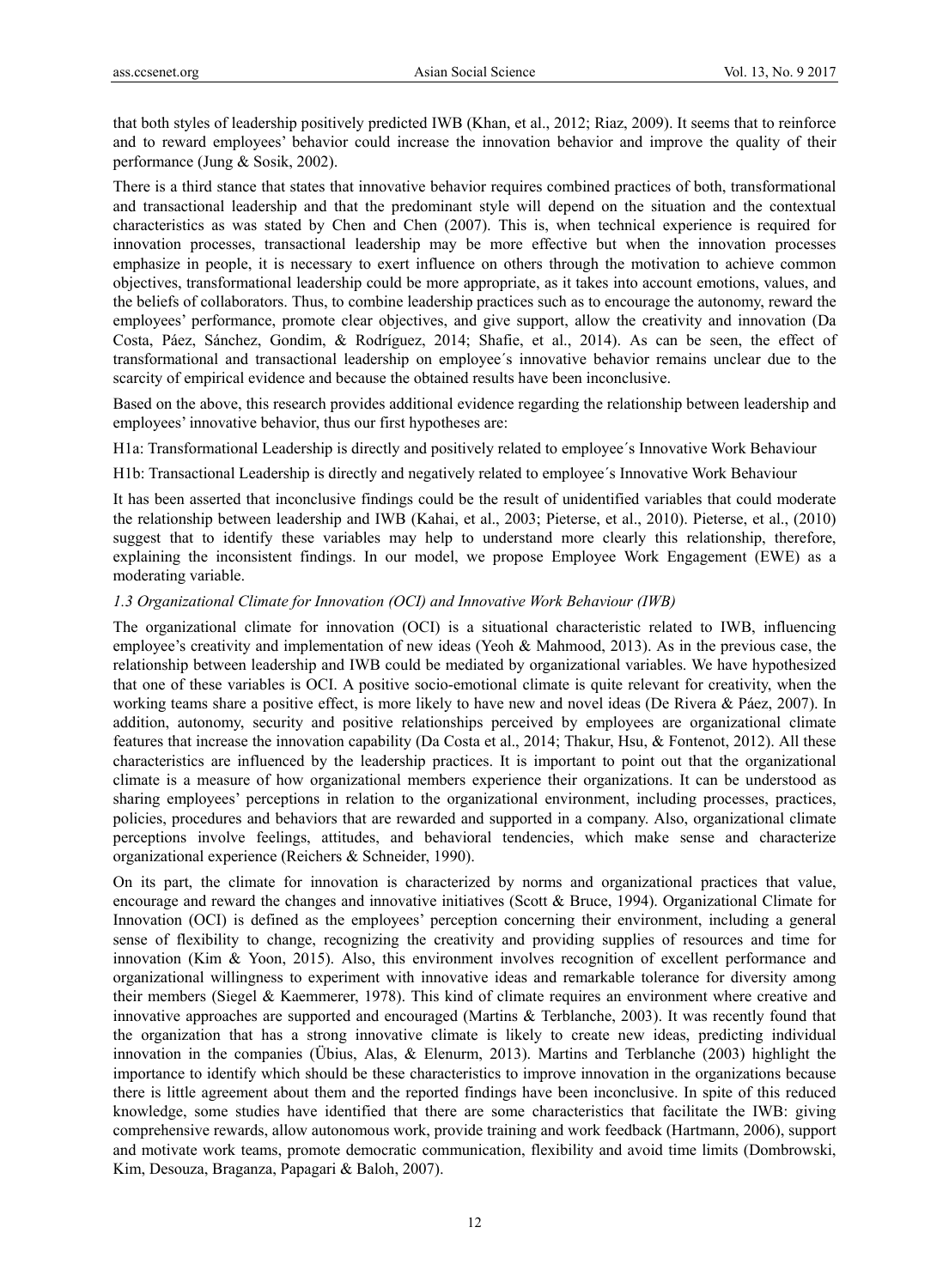Early studies have indicated that organizational climate factors directly related to work groups increase the innovative behavior in the companies because the IWB emerges in groups of people that share their knowledge (West & Wallace, 1991). According to this, the quality of interactions between collaborators in the companies for IWB is a crucial topic (Zhou & Shalley, 2003). Also, it has been observed that the perception of support for organizational innovation and perceived supervisor support was positively related to IWB (Scotth & Bruce, 1994; James et al., 2008; Martins & Terblanche, 2003; Janssen, 2005). Recently, Yeoh and Mahmood, (2013) found a significant relationship between the called pro-innovation organizational climates, quality of the interactions between leaders and collaborators and IWB.

In spite of its importance, the knowledge about the relationship between organizational climate and IWB is still limited. As a consequence, there is considerable interest in identifying the organizational conditions that influence such behavior (Damanpour  $\&$  Schneider, 2006). We assume that transformational leaders may influence innovative work behavior because this leadership emphasizes in intrinsic rewards, which have shown a relationship with IWB (Judge, Fryxell, & Dooley, 1997). Extrinsic rewards that are a common practice by transactional leaders seem to be lesser effective to IWB. Thus organizational climate where innovation is valued, employees experience more work satisfaction, find their work more meaningful and have more positive attitudes towards their company (Übius, et al., 2013).

Based on the above mentioned we raise the following hypotheses:

H2a: Organizational Climate mediates the relationship between transformational leadership and Innovative Work Behaviour

H2b: Organizational Climate mediates the relationship between transactional leadership and Innovative Work Behaviour

#### *1.4 Organizational Absorptive Capacity (OAC) and Innovative Work Behaviour (IWB)*

Organizational Absorptive Capacity (OAC) is currently gaining more interest due to its importance for the survival of companies in an environment highly dependent on change and innovation (Noblet, Simon, & Parent, 2011). The concept of absorptive capacity emerged in the 1980s in the organizational learning field and is a growing topic of knowledge. Cohen and Levinthal (1990) defined absorptive capacity as the ability to learn from external knowledge through processes of knowledge identification, assimilation, and exploitation. Flatten, Engelen, Shakerand, and Brettel (2011) defined absorptive capacity as the companies' ability to recognize new external knowledge, to assimilate it, and to apply it for commercial purposes. Several authors agree that OAC might effectively impact the organization ability to innovate (Teece, Pisano, & Shuen, 1997) and this depends on a wide extent on the absorptive capacities of the members of the company, that is to say, employees' innovative behaviour. Absorptive capacity may be related to the individual level and the organizational level. The first case refers to how employees are able to use their own knowledge and mix it with external knowledge. In the second case, organizational level is related to how companies acquire knowledge from external sources and applies it to different levels of the organization in order to produce innovation (Moilanen, Østbye, & Woll, 2014). For the purpose of this study, this latter approach was assumed.

In a dynamic and turbulent environment, knowledge represents a crucial resource for creating value as well as developing and sustaining competitive advantages (Teece, et al., 1997). Thus, absorptive capacity contributes to the creation and the development of competitive advantages through the management of external knowledge (Camisón & Forés, 2010) by stimulating strategic management, innovation management and organizational learning (Zahra & George, 2002). In this last case, both internal and external communication is a source of organizational learning to promote innovation processes (Da Costa et al., 2014). Internal communication is related to sharing information and ideas in the organization, which requires trust and good relationship between the group and organizational members willing to share knowledge, exchange experiences and discuss new ideas. External communication refers to information exchanges with people outside the company to increase the possibility to develop new ideas and make things in a different way. This kind of communication allows acquiring new knowledge and interpreting it in diverse ways, something that is essential for innovation.

The concept of OAC is based on four dimensions widely accepted and validated in several studies (Flatten, Adams, & Brettel, 2015). Zahra and George, (2002) depicted these dimensions: 1) Acquisition: refers to the identification and intake of external knowledge relevant to the company, 2) Assimilation: the analysis, understanding, and interpretation of the acquired knowledge; 3) Transformation: existing knowledge is combined with the new one updating the routines) and 4) exploitation: this is related to the commercial application of new knowledge. These authors grouped the four dimensions in two categories: Potential Absorptive Capacity (the first two dimensions) and Realized Absorptive Capacity (the last two dimensions) although Realized Absorptive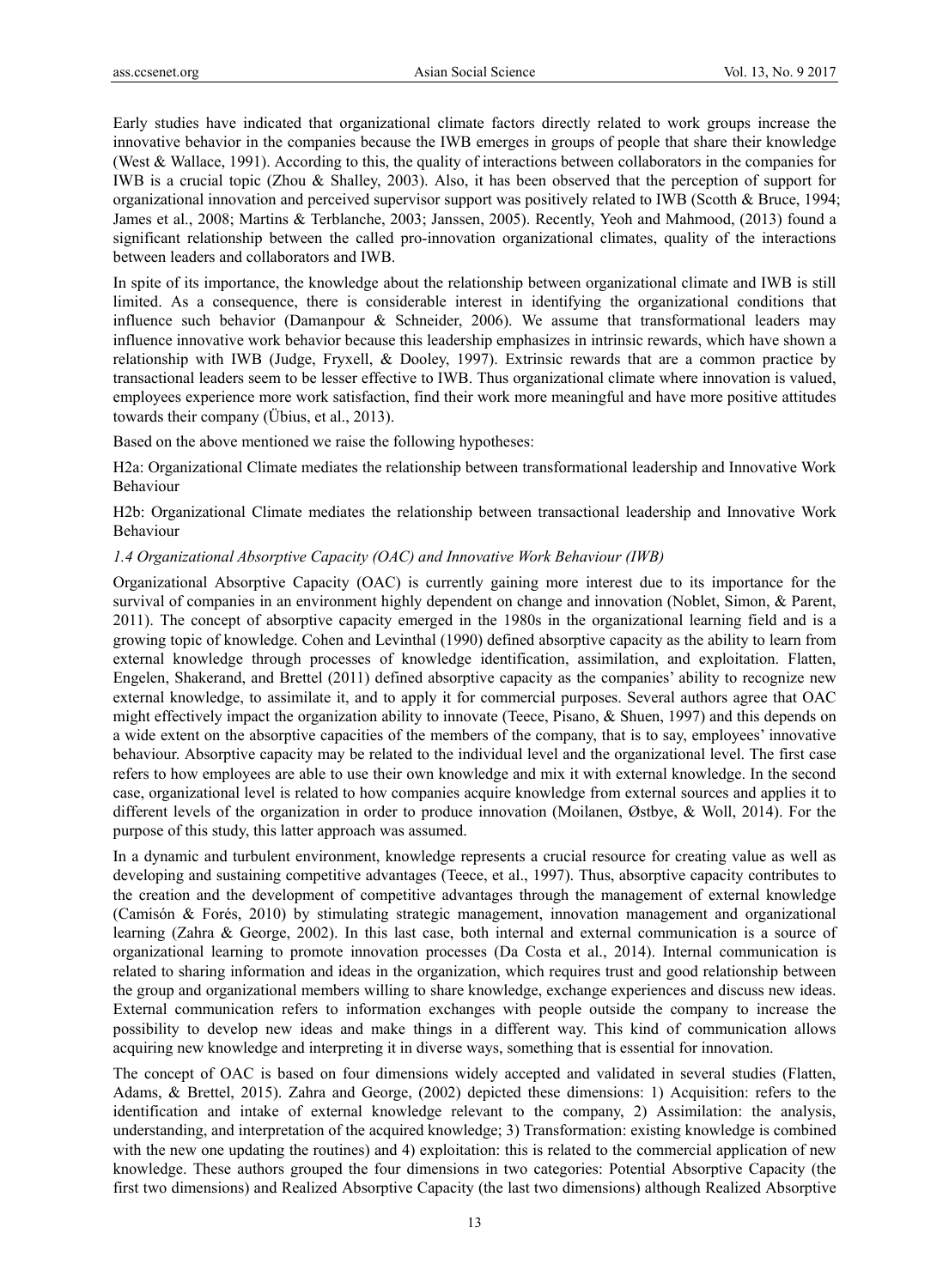Capacity is related to outcomes and performance, both are necessary to obtain exceptional organizational results (Zahra & George, 2002).

Regarding leadership, the transformational style has been related to absorptive capacity, however, few studies have examined the influence of this leadership on innovation processes, our knowledge about how this influence occurs is still limited (Sattayaraksa & Boonitt, 2012). On the other hand, Flatten, et al. (2015), found that although transformational leadership shows a greater effect on absorptive capacity, transactional leadership exerts effects as well. Thus, according to these authors, transformational and transactional leadership are related to both the Realize and Potential Absorptive Capacity. These authors concluded that it seems that contingent rewards could exert a positive effect even if the leaders do not share their expectations and goals. Likewise, they confirm the additive effect of these leadership styles on organizational absorptive capacity and highlight the importance to have an adequate balance considering the specific national culture. They included national culture as a moderating variable and found that the impact of transactional leadership on Realized Absorptive Capacity was higher in cultures with high power distance.

H3a: Organizational Absorptive Capacity mediates the relationship between transformational leadership and Innovative Work Behaviour

H3b: Organizational Absorptive Capacity mediates the relationship between transactional leadership and Innovative Work Behaviour

#### *1.5 Innovative Work Behaviour (IWB) and Employees Work Engagement (EWE)*

Transformational Leadership is related to the employees' engagement (Zhu, Avolio, & Walumbwa, 2009) by promoting their own capabilities and potential based on the confidence and support they develop with their followers. Following this author's suggestions, this relation should be seen as a dynamic process and because of that, the effect of leaders on employees is not always the same, as it depends on many factors that could exert a moderating effect on this relationship. Regarding the suggestions of the authors previously mentioned, we tested the moderating role of EWE in the relationship between leadership and IWB. Due to the IWB involvement an individual motivational process, we proposed the employees' work engagement as a moderating variable of the relationship between leadership and IWB. It is important to mention that EWE is conceptually similar to intrinsic motivation, which is essential to create and propose something new. Motivated employees trust in their own ability to achieve, dedicate time and energy in their jobs as it happens with engage employees (Salanova & Schaufeli, 2008). A recent study demonstrates that leadership was related to IWB but mediated by EWE (Gomes, Curral & Caetano, 2015).

Thus, Individual innovation is manifested when the employees are emotionally involved and motivated with their work because they experience satisfaction and enthusiasm. In other words, when employees are engaged. Work Engagement is defined as a psychological state of involvement, commitment, and attachment related to work (Macey & Schneider, 2008), a positive affective-emotional state of personal fulfillment and well-being where the employees experience pleasure for their work accompanied by high activation levels (Schaufeli, Salanova, González-Roma, & Bakker, 2002; Schaufeli & Bakker, 2004). The engagement has three components; vigor (employees exhibited high levels of energy and they want to dedicate time and effort to their work), dedication (characterized by enthusiasm, inspiration, pride, and challenge at work that they find significant and meaningful) and absorption (evidenced by high concentration while they do something that they find interesting (Schaufeli & Bakker, 2004). Despite the expected connection between employees work engagement and IWB, there are scarce empirical studies that support this relationship (Park, Song, Yoon, & Kim, 2014).

Usually, engaged employees give all their capability to solve problems, connect successfully with their partners and develop innovation (Schaufeli & Bakker, 2004; Hakanen, Perhoniemi, & Toppinen-Tanner, 2008). It was found that highly engaged employees were more likely to express innovative behaviors than low engaged. Thereby, engaged collaborators have more available personal resources to be involved in innovative behaviors, showing a remarkable performance (Scott & Bruce, 1994; Shalley & Gilson, 2004). Thus, work engagement could be seen as both an outcome itself and as an antecedent of behavioral results (Salanova, Agut, & Peiro, 2005). In spite of being influenced by the organizational environment, EWE is an individual variable that depends on a great extent on how employees feel about their work (Park, et al., 2014). In consequence, EWE was included in our model as an individual variable. In summary, we proposed that engagement moderates the relationship between leadership and IWB.

H4a: Employee Work Engagement moderates the relationship between Transformational Leadership and Innovative Work Behaviour.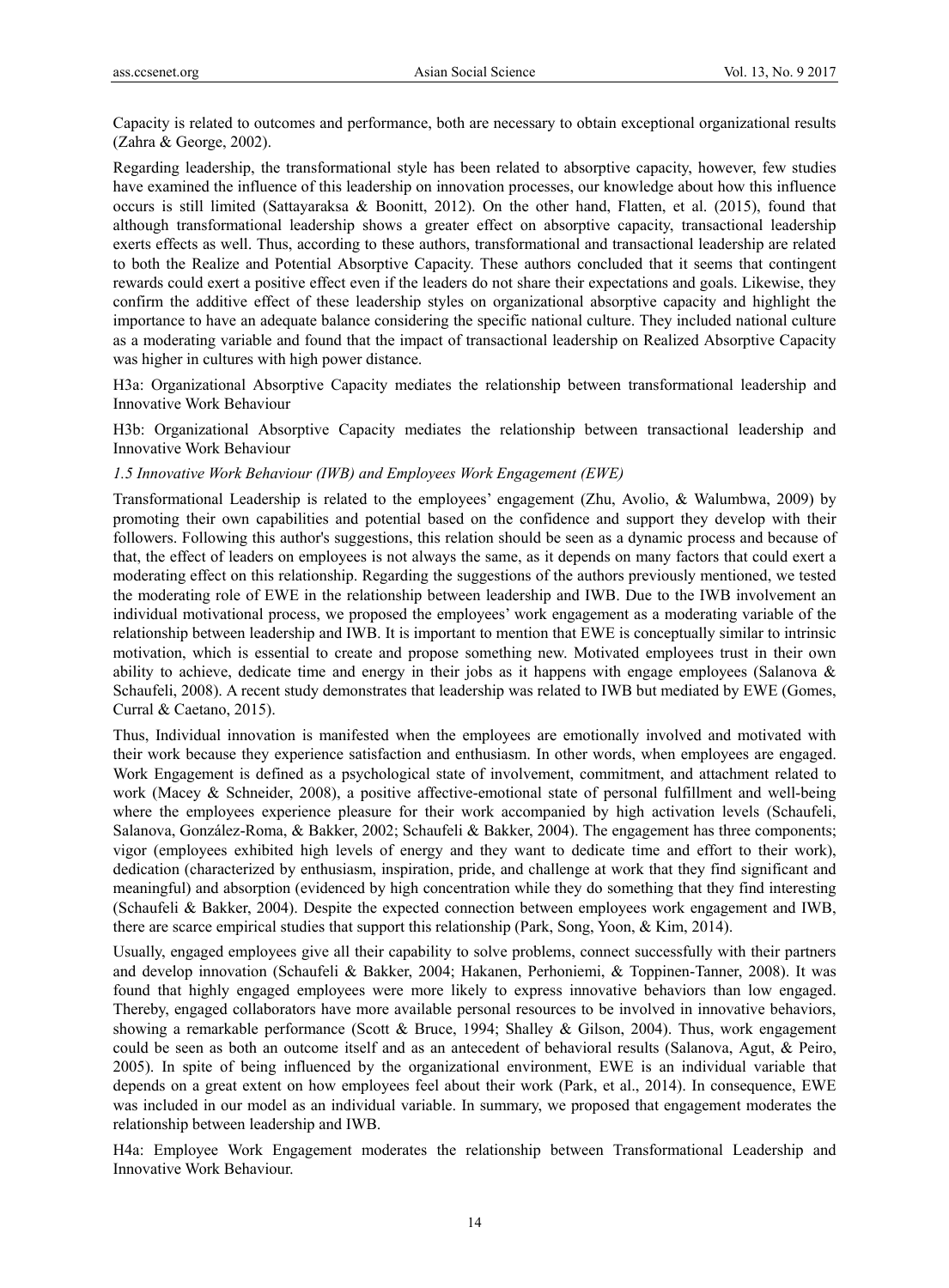H4b: Employee Work Engagement moderates the relationship between Transactional Leadership and Innovative Work Behaviour.

## 2. Method

We will use Structural Equations Modeling (SEM) analysis through AMOS module of SPSS 20 software. This methodology allows analyzing the mediating and moderating relationships between variables, according to the conceptual proposed model. Our model represents the formulated hypotheses (Figure 1). As can be observed, we propose a direct relationship between leadership transformational/transactional and Innovative Work Behavior (IWB), or a relationship moderated by Employee Work Engagement (EWE) or a relationship mediated by Organizational Climate for Innovation (OCI) and Organizational Absorptive Capacity (OAC). Thus, our proposed model includes both individual (LTF, LTS, EWE and IWB) and organizational variables (OCI and OAC) to predict Innovative Work Behaviour.



Figure 1. Conceptual model and proposed hypotheses

## 2.1 Sample and procedure

To test the model, a convenient sample of 267 employees was selected from MBA programs in two recognized universities located in Bogotá, Colombia. Almost half of them were women (48%), and are in the middle age (30-39). Respondents were employees of diverse type of companies that were currently doing their studies of MBA in Colombia. The employee's positions were varied as well. The demographic data of respondents are summarized in Table 1. Surveys were applied both, paper and electronic way. Only employees who had worked with their company for at least one year were allowed to participate. Participants, who completed the surveys, were previously informed about the purposes of the study and they assumed voluntarily to participate in it. Likewise, they were informed about the confidentiality of the information.

# 2.2 Measures

#### 2.2.1 Innovative Work Behavior Scale

This scale was designed by Janssen (2000) based on a previous one developed by Scott & Bruce, (1994) to assess IWB. The scale assesses the individual innovative behaviour in the workplace, through 9-items to be responded in a 7-point scale ranging from 1 to 7 (never and always respectively). The questionnaire evaluates three components of IWB, through three items each one: 1) idea generation, 2) idea promotion, and 3) idea implementation. However, it is considered one-dimensional scale because its subscales have shown strong inter-correlations between them (between .76 and .85). Thus, the subscales are best viewed combined additively, obtaining an overall score of IWB, as have been suggested by several authors (Janssen, 2000; Scott & Bruce, 1994; De Jong & Den Hartog, 2008). The Cronbach's alpha is .95 for the whole scale.

# 2.2.2 Multifactor Leadership Questionnaire Form 5X (MLQ)

This questionnaire was elaborated by Bass and Avolio (1995). We select 28 items dedicated to evaluate Transformational Leadership (20) and Transactional Leadership (8). Transformational leadership includes 5 components and has 4 Items for each one. Transactional Leadership includes 2 components and has 4 Items each one. The questionnaire is rated on a five-point scale ranging (From 1 not at all to 5 frequently, if not always). This questionnaire has two forms, leader and collaborator; we use collaborator version, where the leaders are evaluated by their collaborators. The psychometric properties of MOL scale have been demonstrated in several studies. This instrument is reliable, has high validity and its subscales are clearly distinguish one each other. The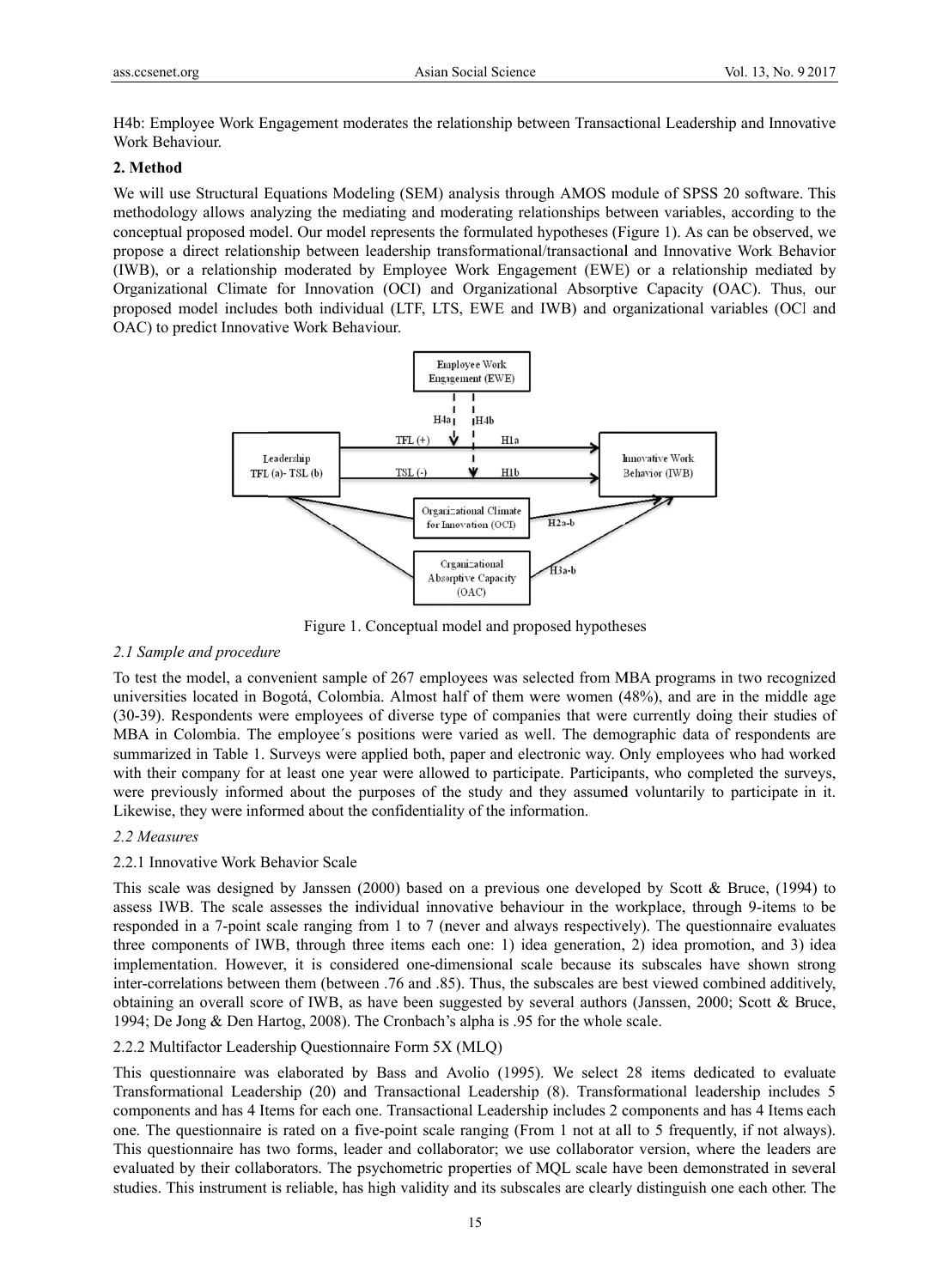Cronbach's alpha for the whole scale is .84

# 2.2.3 Climate for Innovation

We used the scale proposed by Scott and Bruce (1994) based in Siegel and Kaemmerer (1978). This scale has two factors or separate dimensions of the climate for innovation: 1) Support for innovation, which measures the individual's perception of their organization, whether is open to change, supports new ideas from collaborators and is tolerant to diversity 2) Resource supply, assess the employee's perception about the organizational resources, whether are adequate. This scale is considered the most useful because is oriented directly on organizational support for innovation. This scale has 22 items, 16 for Factor 1 and 6 for factor 2. Cronbach's alpha for Support for Innovation dimension was .92. For the Resource Supply dimension was .77.

# 2.2.4. Absorptive Capacity Scale (ACAP)

This scale was elaborated by Flatten, et al. (2011) and it was designed to evaluate a company's innovation process. Comprise 14 items to evaluate four dimensions: 1) Acquisition: Identification and intake of external knowledge, relevant to the company (3 items), 2) Assimilation: Analysis, understanding, and interpretation of acquired knowledge (4 items), 3) Transformation: Existing knowledge is combined with the new one, updating (4 items) and 4) Exploitation: Commercial application of the new knowledge (3 items) (Zahra & George, 2002). This conceptualization of Absorptive capacity has been validated in several studies (Flatten, et al., 2015). This scale has demonstrated high reliability in its dimensions. In one research, Flatten, Greve and Brettel (2011) found similar coefficients, (Cronbach´s alpha, .73, .85, .93, and .80 respectively). In another study, the whole scale shown high Cronbach's alpha reliability coefficient was .96 and Acceptable convergent validity (Guimaraes, Thielman, Guimaraes & Cornick, 2016). Finally, the scale has achieved satisfactory reliability for all constructs.

2.2.5 The Utrecht Work Engagement Scale (UWES)

UWES Scale was developed by Schaufeli, et al., (2002). This scale comprises 9 items to assess the three engagement dimensions: Vigor, Dedication and Absorption. This scale is scored on a 7-point scale (from never to always). The general UWES scale had good internal consistency (Cronbach's alpha 0.88) and high scores indicate high work engagement.

# **3. Results**

# *3.1 Descriptive Statistics*

The sample was composed of 267 Colombian workers. The sociodemographic characteristics can be observed in Table 1. The main aspect to highlight is a similar distribution by gender. Almost half of the sample is between 30 and 39 years of age. The participants had manager positions (75.7%) in large companies with national private capital (63.8%). More than half of participants work in service sector companies.

| Variable | Category    | $\boldsymbol{f}$ | $\%$ | Variable | Category      | $\boldsymbol{f}$ | $\%$ |
|----------|-------------|------------------|------|----------|---------------|------------------|------|
|          |             |                  |      |          |               |                  |      |
| Gender   | Male        | 138              | 51.9 | Size     | $\leq 9$      | 15               | 5.8  |
|          | Female      | 128              | 48.1 |          | $10 - 19$     | 10               | 3.8  |
|          |             |                  |      |          | $20 - 49$     | 14               | 5.4  |
| Age      | $20 - 29$   | 78               | 29.7 |          | $50 - 249$    | 55               | 21.2 |
|          | $30 - 39$   | 130              | 49.4 |          | $\geq$ 250    | 166              | 63.8 |
|          | $40 - 49$   | 44               | 16.7 |          |               |                  |      |
|          | $50 - 59$   | 10               | 3.8  | Capital  | Public        | 71               | 26.6 |
|          | $\geq 60$   | $\mathbf{1}$     | 0.4  |          | Private (Nat) | 121              | 45.3 |
|          |             |                  |      |          | Private (For) | 37               | 13.9 |
| Position | No manager  | 64               | 24.3 |          | Mix           | 34               | 12.7 |
|          | Supervisor  | 93               | 35.4 |          |               |                  |      |
|          | Manager     | 82               | 31.2 | Economic | Primary       | 24               | 9.2  |
|          | Top manager | 24               | 9.1  | Sector   | Secondary     | 43               | 16.4 |
|          |             |                  |      |          | Tertiary      | 136              | 51.9 |
|          |             |                  |      |          | Government    | 54               | 20.6 |
|          |             |                  |      |          | NGO's         | 5                | 1.9  |

| Table 1. Descriptive information about participants |  |  |
|-----------------------------------------------------|--|--|
|-----------------------------------------------------|--|--|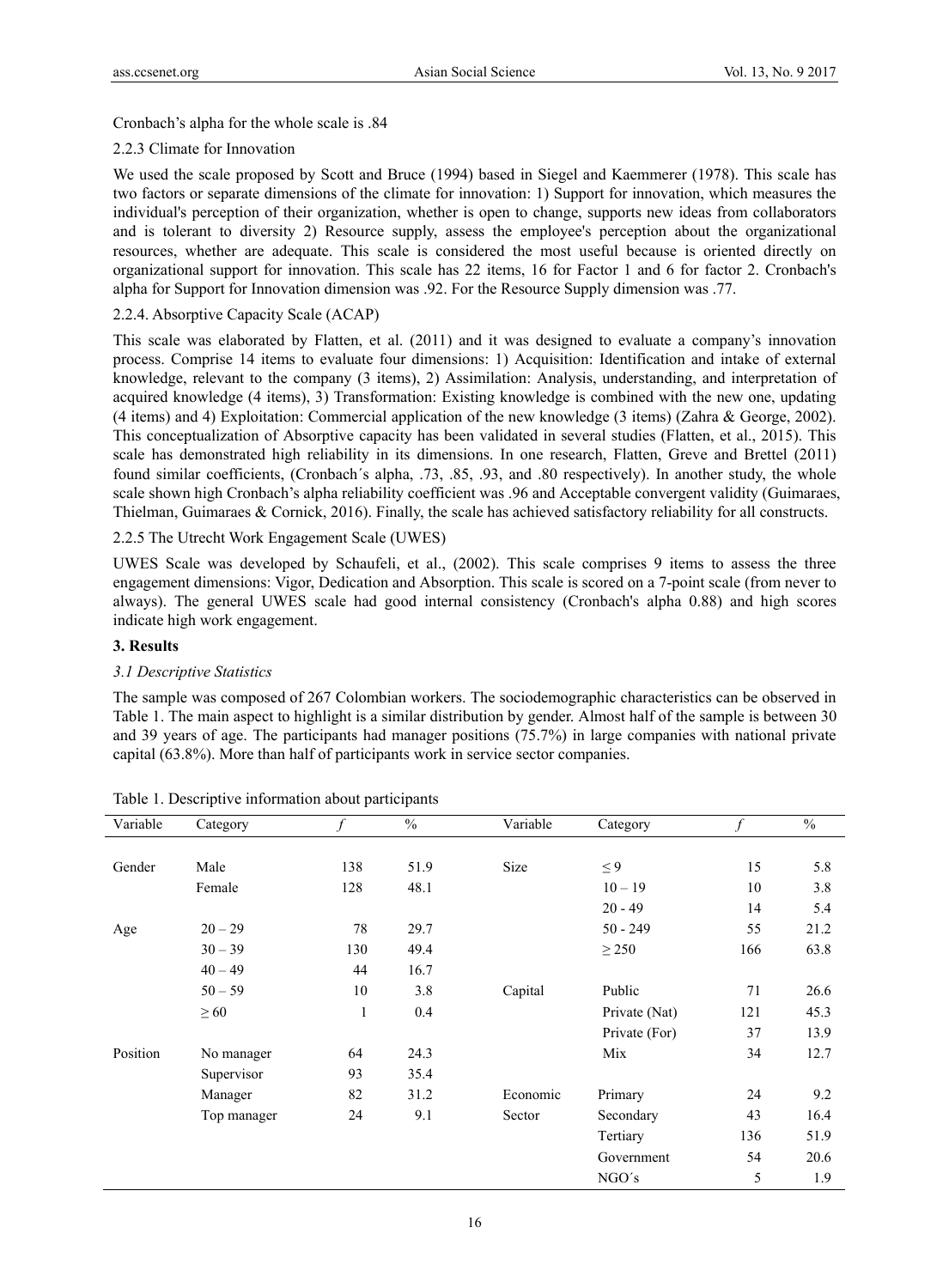Table 2. Shows the scores obtained by the participants in each scale used. According to the results, the questionnaires demonstrated a high reliability (Cronbach´s Alpha), both in its dimensions as in its aggregated score (from 0.709 to 0.967, minimum and maximum respectively).

Table 2. Mean, Standard Deviation, Alpha Reliability Coefficients for the scales used and its dimensions ( $N =$ 267)

|                                         | Mean | <b>Standard Deviation</b> | No. Items      | Cronbach's Alpha |
|-----------------------------------------|------|---------------------------|----------------|------------------|
| Innovative Work Behaviour (IWB)         | 5.11 | 1.12                      | 9              | 0.936            |
| Idealized Influence - Attributed (IA)   | 2.76 | 1.03                      | $\overline{4}$ | 0.881            |
| Idealized Influence - Behaviour (IB)    | 2.85 | 0.91                      | $\overline{4}$ | 0.829            |
| Inspirational Motivation (IM)           | 2.86 | 1.00                      | $\overline{4}$ | 0.909            |
| Intellectual Stimulation (IS)           | 2.64 | 0.98                      | $\overline{4}$ | 0.846            |
| Individualized Consideration (IC)       | 2.63 | 1.00                      | $\overline{4}$ | 0.874            |
| Contingent Reward                       | 2.68 | 0.94                      | $\overline{4}$ | 0.814            |
| Management-by-Exception – Active (MBEA) | 2.66 | 0.85                      | $\overline{4}$ | 0.803            |
| Transformational Leadership Style       | 2.75 | 0.91                      | 20             | 0.967            |
| Transactional Leadership Style          | 2.67 | 0.82                      | 8              | 0.879            |
| Vigor (VI)                              | 4.78 | 1.15                      | $\mathfrak{Z}$ | 0.866            |
| Dedication (DE)                         | 4.94 | 1.18                      | 3              | 0.886            |
| Absorption (AB)                         | 4.65 | 1.16                      | 3              | 0.748            |
| Employee Work Engagement                | 4.79 | 1.07                      | 9              | 0.928            |
| Support for innovation (SP)             | 3.03 | 0.67                      | 16             | 0.845            |
| Resource Supply (RS)                    | 2.97 | 0.83                      | 6              | 0.709            |
| Climate for Innovation (CIM)            | 3.00 | 0.69                      | 22             | 0.877            |
| Acquisition (AC)                        | 4.52 | 1.63                      | $\mathfrak{Z}$ | 0.862            |
| Assimilation (AS)                       | 4.35 | 1.58                      | $\overline{4}$ | 0.908            |
| Transformation (TR)                     | 4.50 | 1.50                      | $\overline{4}$ | 0.944            |
| Exploitation (EX)                       | 4.43 | 1.69                      | 3              | 0.912            |
| Absorptive Capacity (ACAP)              | 4.45 | 1.37                      | 14             | 0.950            |

Note. Range of responses: Innovative Work Behaviour (1 to 7); Leadership factors (0 to 4); Engagement (0 to 6); Climate for innovation (1 to 5); Absorptive Capacity (1 to 7)

# *3.2 Hypotheses Test*

Hypotheses 1a, 1b, 2a, 2b, 3a and 3b were tested by six structural equation models (Table 3). The table shows different indexes of the fitness models: Chi-square  $(\chi^2)$  and both its degrees of freedom (*df*) as its probability (*p*), ratio χ 2 /*df*, Adjusted Goodness of Fit Index (AGFI), Normed Fit Index (NFI), Comparative Fit Index (CFI) and Root Mean Square Error of Approximation (RMSEA). In general terms, the results show a good fit of the models, as can be seen in the Table 3.

Table 3. Findings from SEM analyses on direct and mediated model analyses

| Model                 |        |    |                  | CMIN      |         |            |            |                   |
|-----------------------|--------|----|------------------|-----------|---------|------------|------------|-------------------|
|                       | (CMIN) | df | $\boldsymbol{D}$ | /DF       | AGFI    | <b>NFI</b> | <b>CFI</b> | <b>RMSEA</b>      |
| Reference Value       |        |    | > 0.050          | $<$ 3.000 | > 0.950 | > 0.950    | > 0.950    | ${}_{\leq 0.080}$ |
| Direct effects        |        |    |                  |           |         |            |            |                   |
| $TFL \rightarrow IWB$ | 2.845  | 3  | 0.416            | 0.948     | 0.975   | 0.998      | 1.000      | 0.000             |
| $TSL \rightarrow IWB$ | 3.072  |    | 0.080            | 3.072     | 0.954   | 0.985      | 0.989      | 0.088             |
|                       |        |    |                  |           |         |            |            |                   |

Mediate effects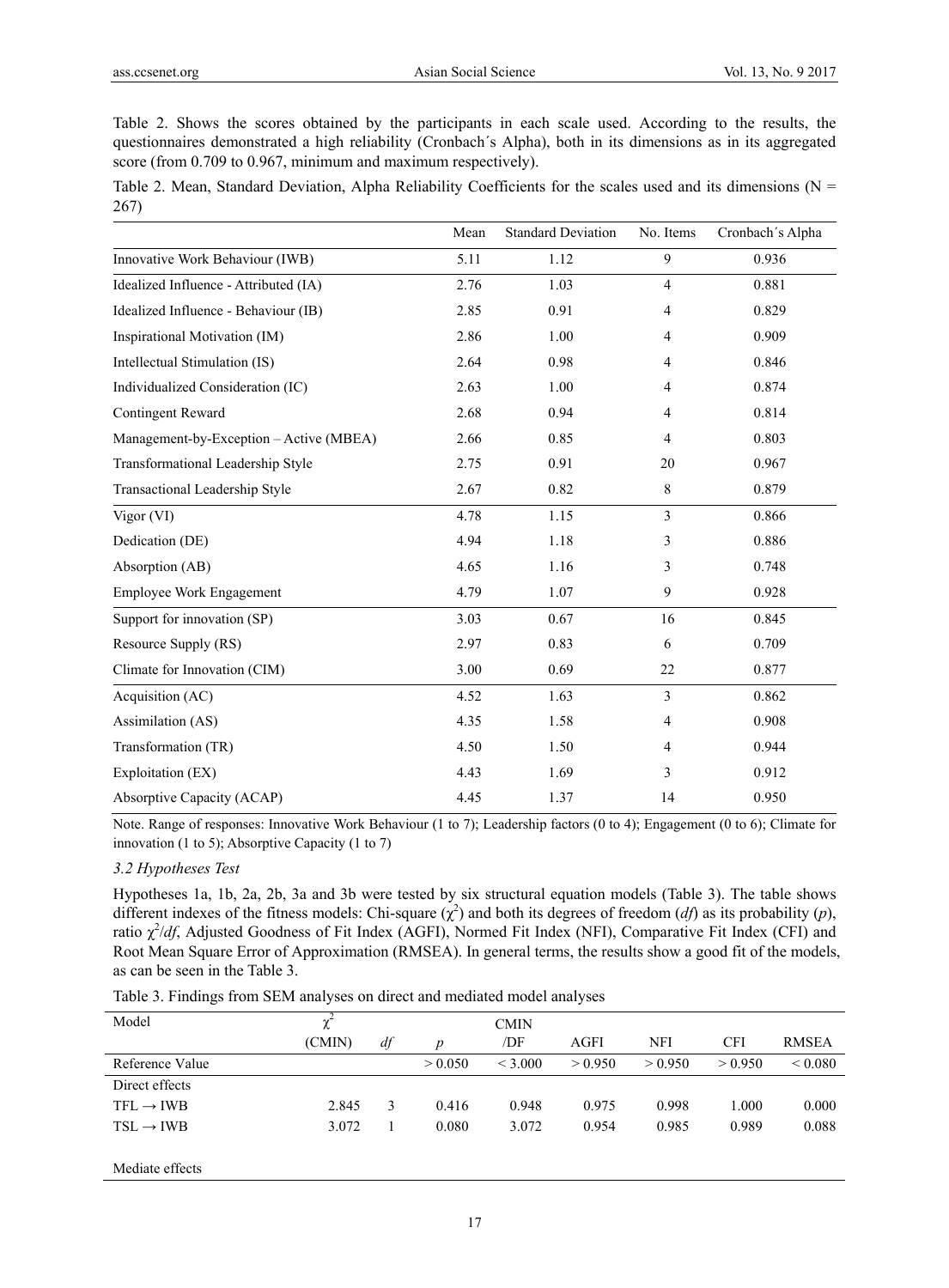| $TFL \rightarrow OCI \rightarrow IWB$  | 17.208 | 14             | 0.245 | 1.229 | 0.961 | 0.990 | 0.998 | 0.029 |
|----------------------------------------|--------|----------------|-------|-------|-------|-------|-------|-------|
| $TSL \rightarrow OCI \rightarrow IWB$  | 2.400  | $\mathfrak{z}$ | 0.494 | 0.800 | 0.982 | 0.994 | .000  | 0.000 |
| $TFL \rightarrow ACAP \rightarrow IWB$ | 29.989 | - 25           | 0.225 | .200  | 0.953 | 0.987 | 0.998 | 0.027 |
| $TSL \rightarrow ACAP \rightarrow IWB$ | 10.471 | 13             | 0.655 | 0.805 | 0.976 | 0.989 | .000  | 0.000 |

# *3.3 Direct effect Hypotheses*

The first hypothesis suggests that leadership has a direct relationship with innovative work behavior. The leadership model used in this research postulates two leadership styles; transformational and transactional leadership whose characteristic are noticeably different. H1a postulates a direct and positive relationship between TFL and IWB, whereas H1b proposes a direct and negative relationship between TSL and IWB. As shown in Figure 2 TFL and TSL exerts a significant effect on IWB (*p* < 0.001), direct and positive. Thus H1a is supported while H1b is rejected, TSL does not have a negative relationship with IWB. However, it is important to notice that both leadership styles have positive and significant relationship with IWB.

# *3.4 Mediation Analyses Hypotheses*

H2 and H3 posited that the relationship between leadership (TFL and TSL) and innovative work behavior is mediated by organizational climate for innovation (OCI) and absorptive capacity respectively. To test these hypotheses, we perform a separate analysis for TFL and TSL for each of them; after that we carry out a Sobel test to probe the mediation effect (Preacher & Hayes, 2004).

In this regard, H2a and H2b are supported based on two mediated relationships:

H2a: TFL → OCI = 0.63\*\*\* and OCI → IWB = 0.31\*\*\* then TFL → OCI → IWB = 0.19\*\*\*<sup>(a)</sup>  
H2b. TSL → OCI = 0.57\*\*\* and OCI → IWB = 0.40\*\*\* then TSL → OCI → IWB = 0.23\*\*\*<sup>(b)</sup>  
Note: Sobel test for mediation relationship: (a) 3.941; (b) 4.087; \*\*\* p. 
$$
\leq
$$
 0.001

According to this result we accepted the hypotheses 2a and 2b. This means that OCI exerts a mediation role between both TFL/TSL and IWB. However, it is important to note that the effect is greater when these variables are directly related.

Regarding the H3, the mediator effect of AC on the relationship between leadership and IWB, we conduct two separate analyses for each leadership style (TFL and TSL), H3a and H3b respectively. The results support both hypotheses as follows:

H3a: TFL → AC = 0.64\*\*\* and AC → IWB = 0.49\*\*\* then TFL → AC → IWB = 0.31\*\*\*(c) H3b. TSL → AC = 0.62\*\*\* and AC → IWB = 0.48\*\*\* then TSL → AC → IWB = 0.30\*\*\*(d) Note: Sobel test for mediation relationship: (c) 5.596; (d) 5.305; \*\*\* p. < 0.001

These results allow us to accept both hypotheses (3a and 3b). This means that AC has a mediator effect in the relationship between TFL/TSL and IWB. However, it is important to considerer that this effect is smaller in both cases. Likewise, it is important to point out that there are no differences between the two leadership styles assessed. Contrary to OCI, as a mediator variable, AC increases slightly the effect of the leadership over IWB.

## *3.5 Moderation Analyses Hypotheses*

Hypotheses H4a and H4b suggested that work engagement moderates the relationship between each style of leadership (TFL / TSL) and IWB. Thus, to test these hypotheses we conduct several hierarchical regression analyses (Hair, Anderson, Tatham, & Black, 1995). According to the results, we did not find this moderation effect neither TFL nor TSL (Table 4). In other words, EWE does not exert any moderation effect in the relationship between both styles of leaderships and IWB; thus, the hypotheses H4a and H4b are rejected (Figure 2). Nevertheless, it is important to indicate that there is a significant relationship between EWE and IWB.

Table 4. Findings of hierarchical regression analysis with IWB as dependent variable, TFL/TSL as independent variable and EWE as moderator variable.

|                   | Step 1                   |                          | Step 2                   | p.                       | Step 3   | p.    |
|-------------------|--------------------------|--------------------------|--------------------------|--------------------------|----------|-------|
| <b>TFL</b>        | 0.288                    | 0.000                    | 0.055                    | 0.367                    | 0.052    | 0.396 |
| <b>EWE</b>        | $\overline{\phantom{0}}$ | $\overline{\phantom{0}}$ | 0.470                    | 0.000                    | 0.435    | 0.000 |
| TFL * EWE         | $\overline{\phantom{0}}$ | -                        | $\overline{\phantom{0}}$ | $\overline{\phantom{0}}$ | $-0.065$ | 0.315 |
| Adjusted R-square | 0.079                    | 0.000                    | 0.244                    | 0.000                    | 0.244    | 0.000 |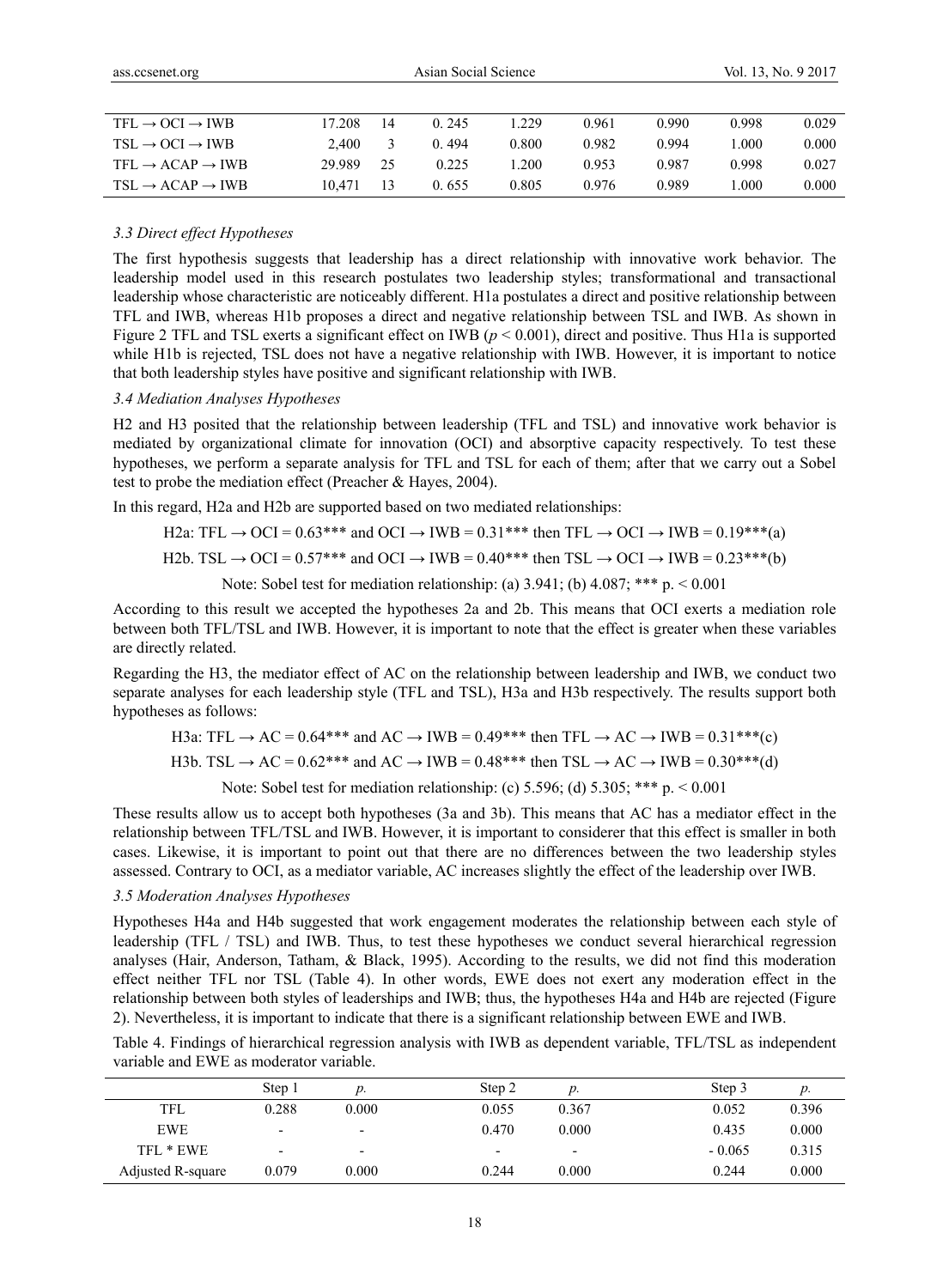|                   | Step 1                   | р.                       | Step 2                   | $p$ .                    | Step 3   | р.    |
|-------------------|--------------------------|--------------------------|--------------------------|--------------------------|----------|-------|
| R Square Change   | $\overline{\phantom{a}}$ | $\overline{\phantom{0}}$ | 0.167                    | 0.000                    | 0.003    | 0.315 |
|                   |                          |                          |                          |                          |          |       |
| <b>TSL</b>        | 0.267                    | 0.000                    | 0.025                    | 0.681                    | 0.025    | 0.690 |
| <b>EWE</b>        | -                        | $\overline{\phantom{0}}$ | 0.485                    | 0.000                    | 0.445    | 0.000 |
| TSL * EWE         | 1                        | $\overline{\phantom{0}}$ |                          | $\overline{\phantom{0}}$ | $-0.071$ | 0.276 |
| Adjusted R-square | 0.068                    | 0.000                    | 0.242                    | 0.000                    | 0.243    | 0.000 |
| R Square Change   | -                        | $\overline{\phantom{a}}$ | $\overline{\phantom{0}}$ | $\overline{\phantom{a}}$ | 0.003    | 0.276 |







Panel B

Figure 2. Moderation effect of employee work engagement (EWE) in the relationship between leadership styles and innovative work behavior (IWB).

In order to assess our proposed conceptual model, we summarize the empirical results of the hypotheses put forward. In the Figure 3 one can see all the relationships proposed among the variables included in the model. Firstly, we found a direct effect of the leadership styles (transformational and transactional) on innovative work behavior; both styles exert a similar influence of such behavior (H1a accepted and H1b rejected), contrary to what we had hypothesized. Secondly, the mediated relationships proposed received support; the results suggest evidence of a mediated relationship of organizational climate for innovation and absorptive capacity in the relationship between both styles of leadership and innovative work behavior (H2a-b and H3a-b accepted), it is stronger in the case of the absorptive capacity than organizational climate for innovation. Finally, but not least important, the employees' work engagement does not have a significant moderation effect in the relationship between both style of leadership and innovative work behavior (H4a and H4b rejected); however, it was found a significant and positive relationship between engagement and innovative work behavior (direct effect).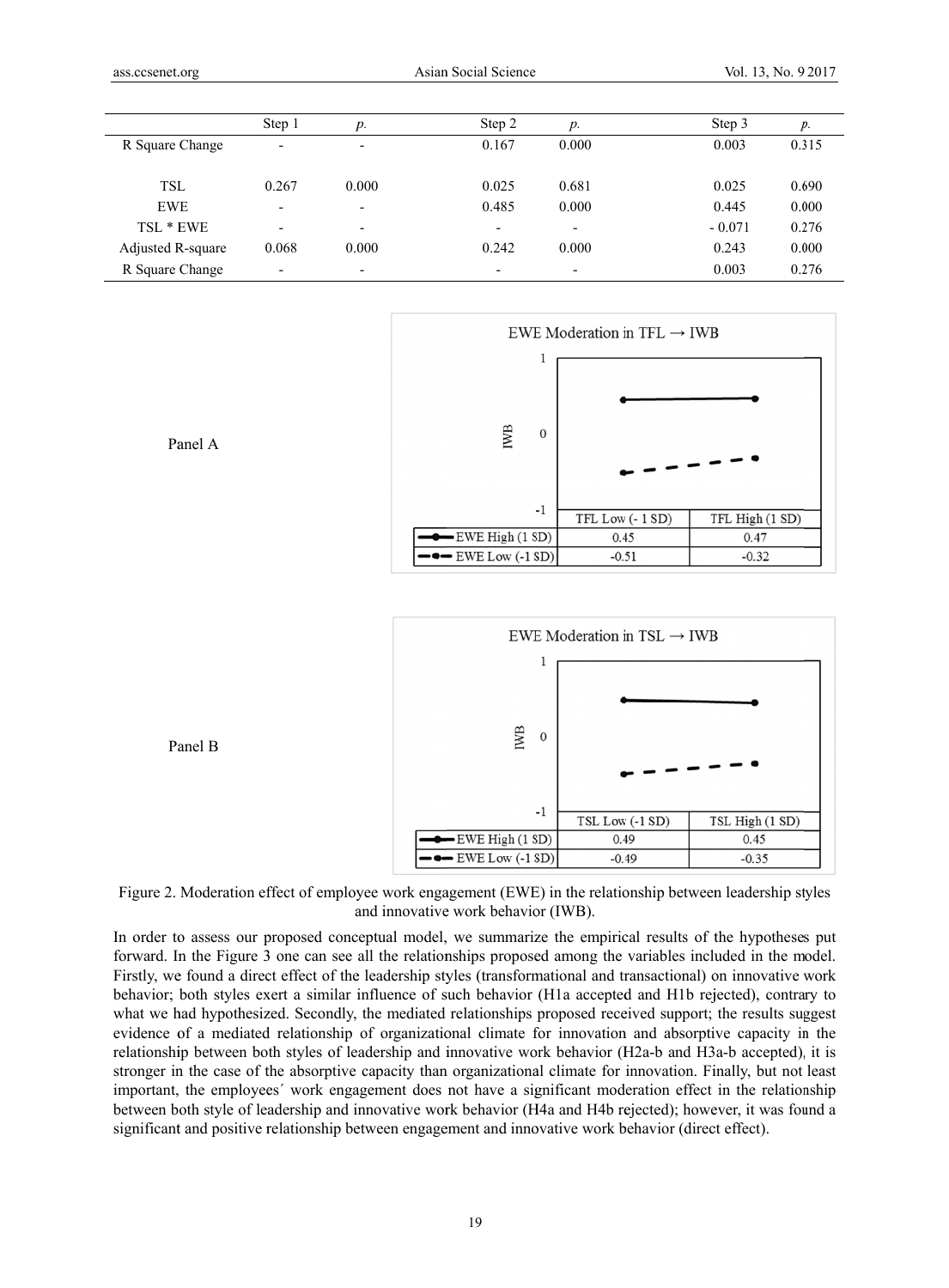

Figure 3. Findings of SEM and Regression Analyses of TFL and TSL as independent variables, IWB as dependent variable. EWE as moderator variable and both OCI and AC as mediator variables.

## 4. Discussion

The current study adds empirical evidence of the relationship between Transformational/Transactional leadership and Innovative work behavior as was suggested by Kahai et al. (2003) and Pieterse et al. (2010). The purpose was to test a mediator and moderator model, which included organizational and individual variables that have shown some linkage with our dependent variable, in this case, IWB.

Regarding leadership styles, we included two of the most studied models whose results had been inconclusive. As it was found previously by other authors (Afsar et al., 2014; Boerner et al., 2007; De Jong & Den Hartog, 2007; Jung et al., 2003; Khan et al., 2012; Khaola & Sephelane, 2013; Mumford et al., 2002; Pieterse et al., 2010; Waldman & Bass, 1991) we corroborate the relationship between Transformational leadership and IWB. However, contrary to other authors' findings (Khaola & Sephelane, 2013) and in the same line with Khan, et al. (2012) and Riaz (2009) the effect of transactional leadership on IWB does not show differences to that of transformational leadership: both of them exert quite similar influence of IWB. This result supports the idea that transactional leadership do not exert a negative influence on IWB. Moreover, some of its practices could be combined with transformational leadership to be more effective as has been suggested by other authors (Jung  $\&$ Sosik, 2002). In this order of ideas, transactional leadership might not be remarkably different from transformational as was postulated by Bass and Avolio. This topic related to IWB should be studied more deeply in subsequent researches.

Besides, the mediator effects of organizational climate for innovation and absorptive capacity were supported. This finding demonstrates how organizational characteristics have an important influence on employees' innovative behavior. This finding extends the literature about IWB, which had been scarcely studied (Damanpour & Schneider, 2006). In the first case, organizational climate for innovation proves it exerts a mediator role for both leadership styles. It means, that it does not matter how people are encouraged to innovate, what is important is to create a positive environment where people could propose new things or new ways to deal with the organizational process. These finding suggest an important role of TFL/TSL for innovation by creating adequate conditions to express an innovative behavior (Judge et al., 1997; Übius, et al., 2013). Secondly, the absorptive capacity demonstrated to have a mediator role for transformational and transactional leadership. In both cases the effect was quite similar. This finding provides empirical evidence in a scarce field of knowledge, as was pointed out by Sattayaraksa & Boonitt (2012). Our results correspond to those of Flatten, et al. (2015), a research where they found that both styles of leadership exert an important effect on IWB, but in different ways. We concluded as they suggested previously that both styles of leadership in a combined way could improve the absorptive capacity of the companies. Additionally, we provide evidence that the relationship between leadership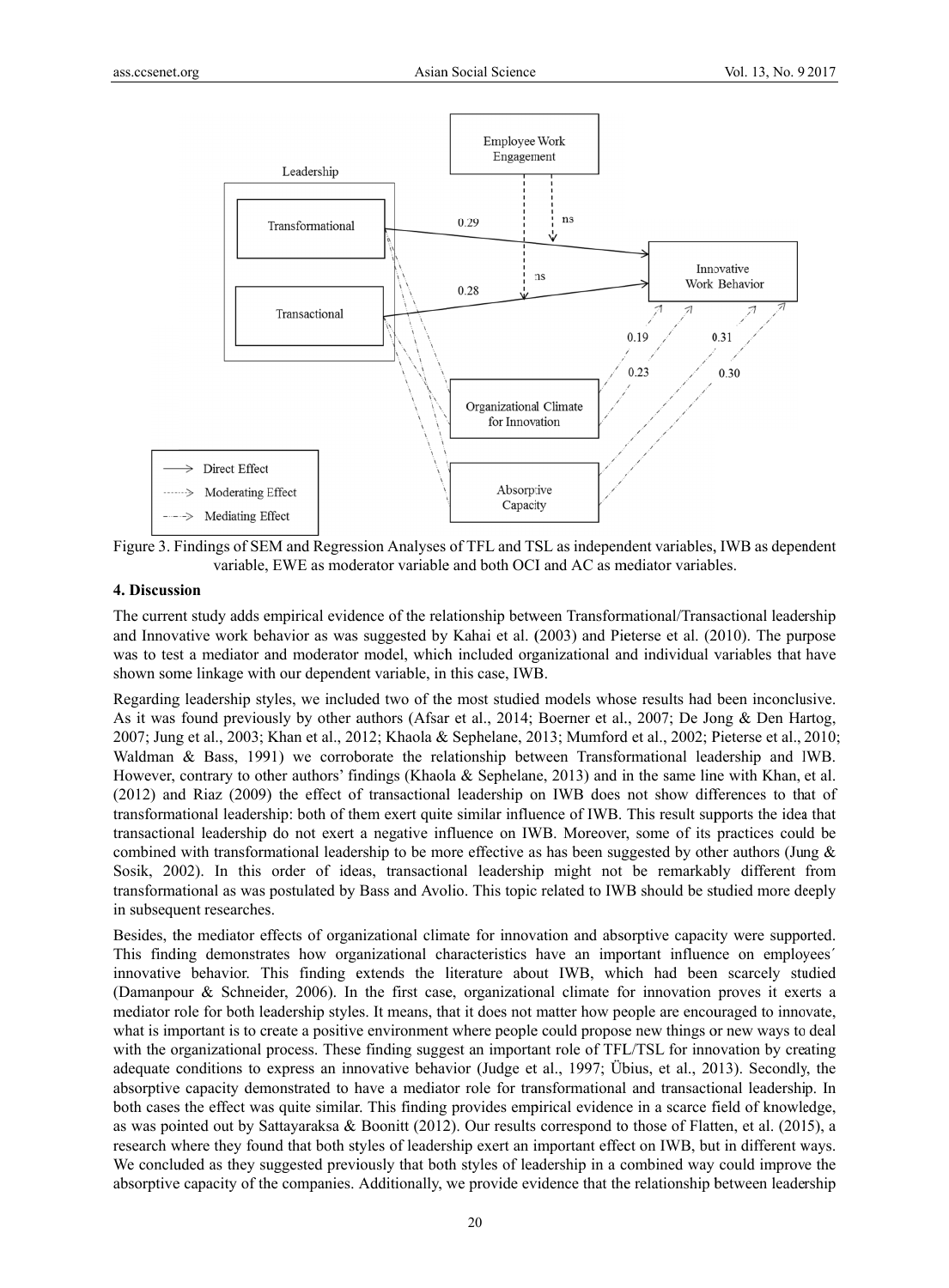and absorptive capacity influence, in an indirect way, the IWB as well.

Finally, we suggest that employees´ work engagement, as mediator variable, could influence the relationship between both leadership styles and IWB. Contrary to our expectation, this individual variable does not exert a mediator role. However, the partial relationships among variables were confirmed: Leadership styles are directly related to work engagement, as was found by other authors (Zhu et al., 2009). Likewise, we corroborate the relationship between engagement and IWB as previously indicated by Schaufeli & Bakker (2004) and Hakanen et al. (2008). It seems that employees´ work engagement, as an individual variable, exerts a direct effect on IWB or as Gomes et al. (2015) affirm, a mediated effect. This finding supports the necessity to continue studying the role of work engagement on IWB and its relationship with leadership because, as Park et al. (2014) asserted, there is not enough empirical evidence that supports these relationships.

## **Practical implications for management**

This study has several implications and provides both managerial and conceptual implications. For leaders and managers, these findings give a supported knowledge about how to lead to improve innovative behaviors in their employees, demystifying the overvaluation of transformational leadership as the best way to lead. This study corroborates that both styles of leadership involve practices that can encourage innovative work behaviors although in different ways. Even more, these results suggest that both styles combined might be more appropriate to increase this desirable behaviour in workers, something that should be addressed in further studies. Otherwise, this study shows the importance of providing an adequate organizational environment to individual innovation. Leadership practices influence organizational climate for creativity and this, in turn, has a positive linkage to employees' innovative behavior. Insofar as climate is a worker´s perception, the effect of some leadership practices on climate could change according to culture, so it is important to replicate our proposed model in different countries. Likewise, this study shows that absorptive capacity, as an organizational variable is a very important factor to consider when a company wants to improve the innovative behavior. In this order of ideas, beyond the climate perception, an environment where the innovation is important makes people more likely to generate changes from their own position. Finally, this research indicates that individual characteristics as emotional involvement of workers is crucial to innovate, not as a moderator variable but in a direct way. We found a strong positive linkage between this emotional involvement towards work and individual innovation something that could be considered an exceptional performance in this challenging, changing and highly demanding and globalized world where companies operate. This study provides new empirical evidence to extend the literature in a scarce field of knowledge with important implications for the management area regarding the subject of organizational behavior.

## **References**

- Afsar, B. F., Badir, Y., & Bin, B. (2014). Transformational leadership and innovative work behavior. *Industrial Management & Data Systems, 114*(8), 1270-1300. https://doi.org/10.1111/j.1467-8691.2008.00487.x
- Axtell, C., Holman, D., & Wall, T. (2006). Promoting innovation: *A change study. Journal of Organizational and Occupational Psychology, 79*(3), 509-516. https://doi.org/10.1348/096317905X68240
- Bass, B. M., & Avolio, B. J. (2000). *MLQ: Multifactor leadership questionnaire*. Mind Garden.
- Bass, B.M., & Avolio, B.J. (1995). *Multifactor Leadership Questionnaire*. Redwood City, CA: Mind Garden.
- Basu, R., & Green, S. G. (1997). Leader-member Exchange and Transformational Leadership: An Empirical Examination of Innovative Behaviors in Leader-Member Dyads. *Journal of Applied Social Psychology, 27*(6), 477-99. https://doi.org/10.1111/j.1559-1816.1997.tb00643.x
- Boerner, S., Eisenbeiss, S. A., & Griesse, D. (2007). Follower behavior and organizational performance: The impact of transformational leaders. *Journal of Leadership & Organizational Studies,* 13, 15–26. https://doi.org/10.1177/10717919070130030201
- Camisón, C., & Forés, B. (2010). Knowledge absorptive capacity: New insights for its conceptualization and measurement. *Journal of Business Research, 63*(7), 707-715. https://doi.org/10.1016/j.jbusres.2009.04.022
- Chen, J., & Chen, I. (2007). The relationships between personal traits, leadership styles, and innovative operation. Proceedings of the 13th Asia Pacific Management Conference, Melbourne, Australia, 420-425.
- Cohen, W., & Levinthal, D. (1990). Absorptive capacity: a new perspective on learning and innovation. *Administrative Science Quarterly, 35*(1), 128-152. https://doi.org/10.2307/2393553
- Da Costa, S., Páez, D., Sánchez, F., Gondim, S., & Rodríguez, M. (2014) Factores favorables a la innovación en las organizaciones: una integración de meta-análisis. *Journal of Work and Organizational Psychology* 30,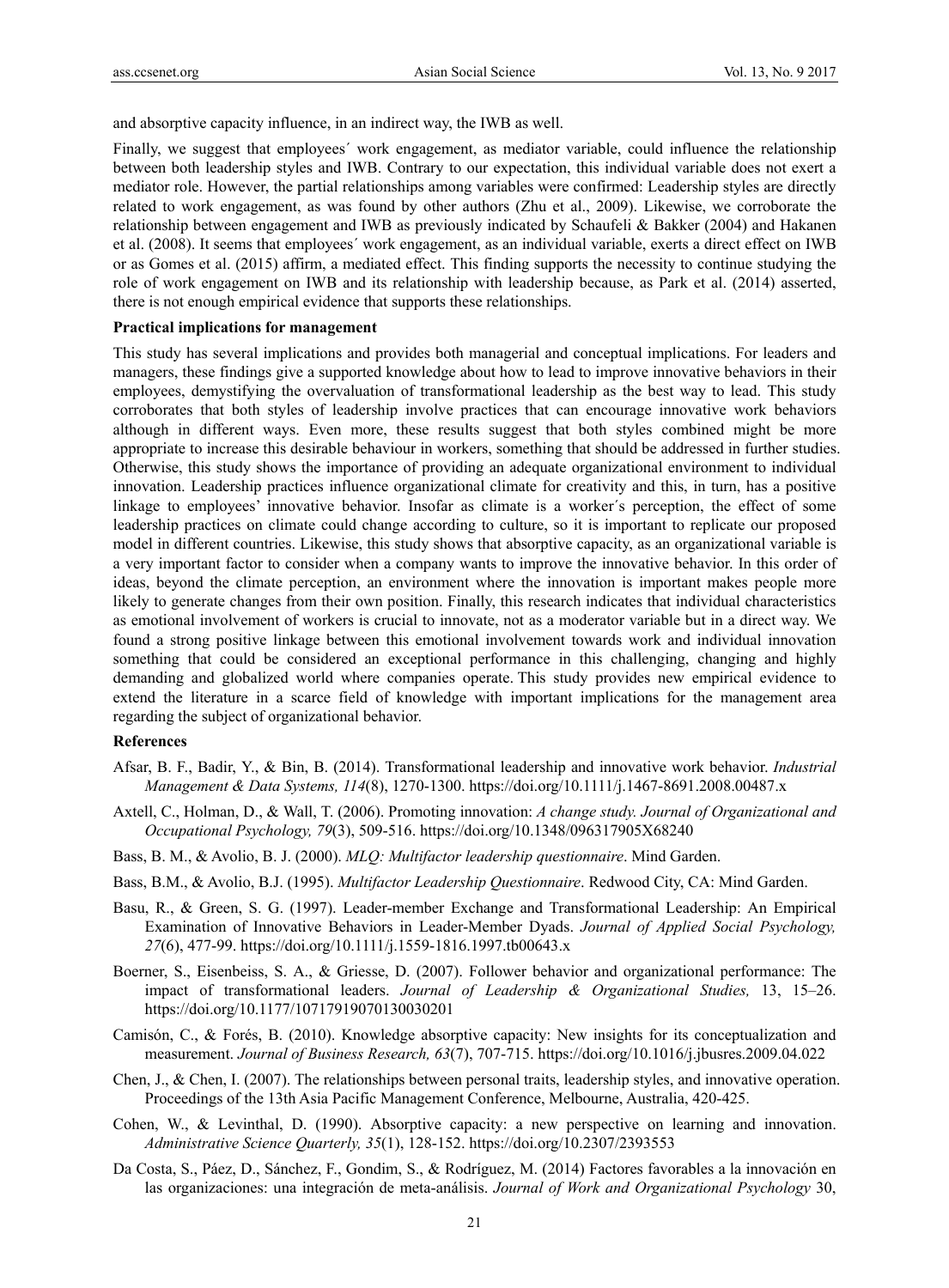67-74. https://doi.org/10.1016/j.rpto.2014.06.006

- Damanpour, F., & Schneider, M. (2006). Phases of adoption of innovation in organizations: Effects of environment, organization and top managers. *British Journal of Management*, 17, 215–236. https://doi.org/10.1111/j.1467-8551.2006.00498.x
- De Jong, J. P., & Den Hartog, D. N. (2008). Innovative work behavior: Measurement and validation. *EIM Business and Policy Research*, 1-27.
- De Jong, J., & Den Hartog, D. (2007). How leaders influence employees' innovative behavior. *European Journal of innovation management, 10*(1), 41-64. doi; 10.1108/14601060710720546
- De Jong, J., & Den Hartog, D. (2010). Measuring innovative work behaviour. *Creativity and Innovation Management*, *19*(1), 23-36. https://doi.org/10.1111/j.1467-8691.2010.00547.x
- De Rivera, J., & Páez, D. (2007). Emotional climate, human security, and cultures of peace. *Journal of social issues, 63*(2), 233-253. https://doi.org/10.1111/j.1540-4560.2007.00506.x
- De Spiegelaere, S., Van Gyes, G., De Witte, H., Niesen, W., & Van Hootegem, G. (2014). On the relation of job insecurity, job autonomy, innovative work behavior and the mediating effect of work engagement. *Creativity and Innovation Management, 23*(3), 318–330. https://doi.org/10.1111/caim.12079
- Dombrowski, C., Kim, J., Desouza, K., Braganza, A., Papagari, S., Baloh, P.(2007). Elements of innovative culture*. Knowledge and Process Management, 14*(3), 190-202. https://doi.org/10.1002/kpm.279
- DuBrin, A. (2012). *Leadership: Research Findings, Practice, and Skills*. 7th ed. New York: Houghton Mifflin.
- Farr, J., & Ford, C. (1990). *Individual innovation*. In West, M. & Farr, J. (Eds.), Innovation and creativity at work: Psychological and Organizational Strategies (pp. 63-80). Wiley: Chichester
- Fay, D., Shippton, H., West, M. A., & Patterson, M. (2015). Teamwork and organizational innovation: The moderating role of the HRM context. *Creativity and Innovation Management*, 24, 261-277.https://doi.org/10.1111/caim.12100
- Flatten, T. C., Engelen, A., Zahra, S. A., & Brettel, M. (2011). A measure of absorptive capacity: Scale development and validation. *European Management Journal, 29*(2), 98-116. https://doi.org/10.1016/j.emj.2010.11.002
- Flatten, T. C., Greve, G. I., & Brettel, M. (2011). Absorptive capacity and firm performance in SMEs: The mediating influence of strategic alliances. *European Management Review*, *8*(3), 137-152. https://doi.org/10.1111/j.1740-4762.2011.01015.x
- Flatten, T., Adams, D., & Brettel, M. (2015). Fostering absorptive capacity through leadership: A cross-cultural analysis. *Journal of World Business,* 50, 519-534. https://doi.org/10.1016/j.jwb.2014.08.010
- George, J. M., & Zhou, J. (2002). Understanding when bad moods foster creativity and good ones don't: The role of context and clarity of feelings. *Journal of Applied Psychology*, 87, 687–697. http://dx.doi.org/10.1037/0021-9010.87.4.687
- Gomes, C., Curral, L., & Caetano, A. (2015). The mediating effect of work engagement on the relationship between self-leadership and individual innovation. *International Journal of Innovation Management, 19*(01), 1-18. https://doi.org/10.1142/S1363919615500097
- González–Romá, V. (2008). La innovación en los equipos de trabajo. *Papeles del psicólogo*, *29*(1), 32-40.
- Guimaraes, T., Thielman, B., Guimaraes, V. C., & Cornick, M. (2016). Absorptive capacity as moderator for company innovation success. *International Journal of the Academic Business World*, *10*(2), 1-18
- Gumusluoglu, L., & Ilsev A. (2009). Transformational leadership, creativity and organizational innovation*. Journal of Business Research*, 62, 461- 473. https://doi.org/10.1016/j.jbusres.2007.07.032
- Hair, J., Anderson, R., Tatham, R., & Black, W. (1995). Multivariate data analysis. Englewood Cliffs: Prentice Hall.
- Hakanen, J.J, Perhoniemi, R., & Toppinen-Tanner, S. (2008). Positive gain spirals at work: From job resources to work engagement, personal initiative and work-unit innovativeness. *Journal of Vocational Behavior, 73*(1), 78–91. https://doi.org/10.1016/j.jvb.2008.01.003
- Hartmann, A. (2006). The role of organizational culture in motivating innovative work behavior in construction organizations*. Construction Innovation, 3*(6), 159-172. https://doi.org/10.1108/14714170610710712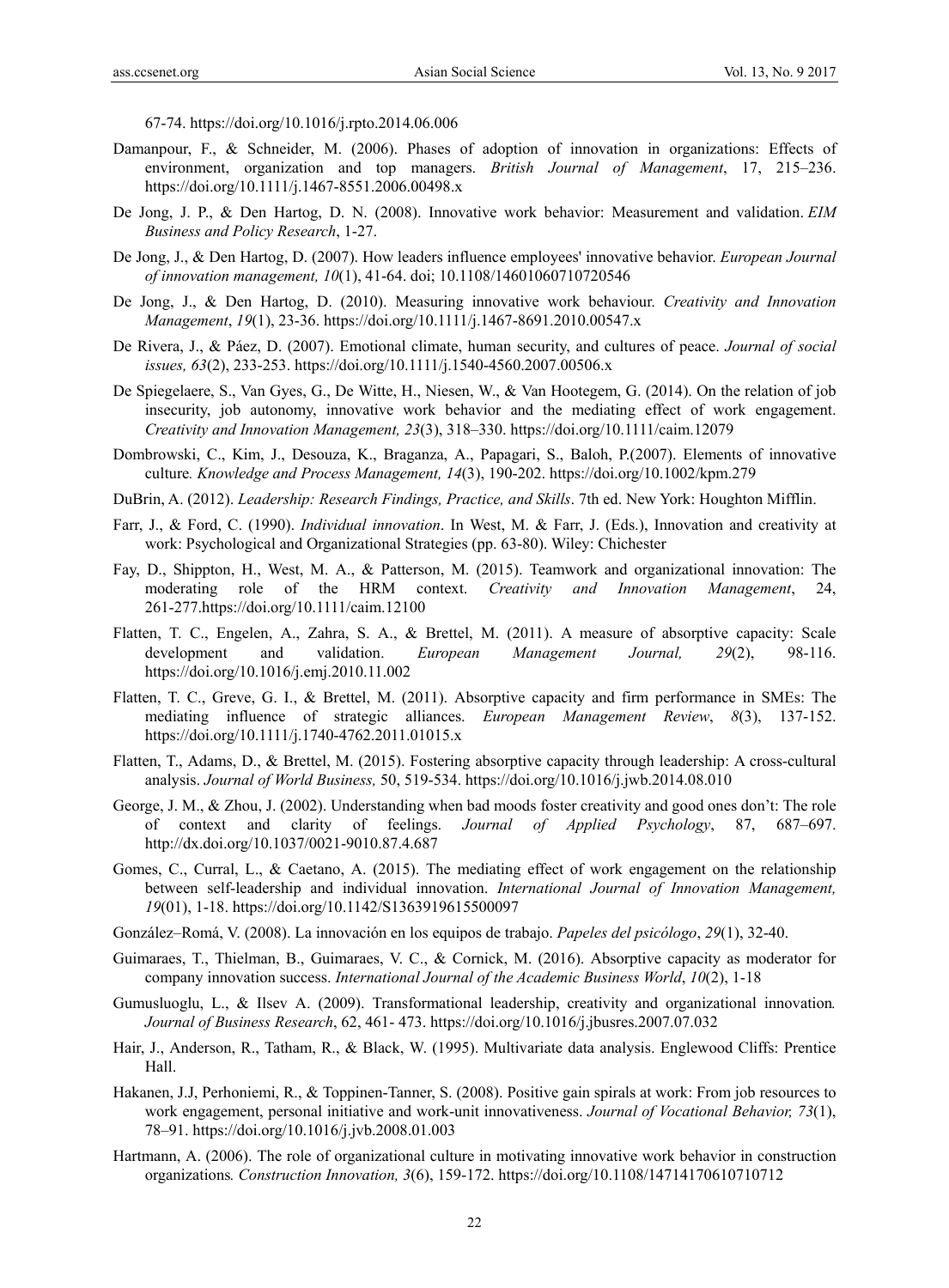- Hoch, J. E. (2013). Shared leadership and innovation: The role of vertical leadership and employee integrity. *Journal of Business and Psychology, 28*(2), 159-174. Https://doi.org/10.1007/s10869-012-9273-6
- Ismail, A., Mohamad, M. H., Mohamed, H. A., Rafiuddin, N. M., & Zhen, K. W. P. (2010). Transformational and transactional leadership styles as a predictor of individual outcomes. *Theoretical and Applied Economics*, *6*(6), 89-104
- James, L. R., Choi, C. C., Ko, C. H., McNeil, P. K., Minton, M. K., Wright, M. A., & Kim, K. I. (2008). Organizational and psychological climate: A review of theory and research. *European Journal of Work and Organizational Psychology, 17*(1), 5-32. http://dx.doi.org/10.1080/13594320701662550
- Janssen, O. (2000). Job demands, perceptions of effort-reward fairness, and innovative work behavior, *Journal of Occupational and organizational psychology*, *73,* 287-302. https://doi.org/10.1348/096317900167038
- Janssen, O. (2005). The Joint Impact of Perceived Influence and Supervisor Supportiveness on Employee Innovative Behavior. *Journal of Occupational and Organizational Psychology, 78*(4). 573-579. https://doi.org/10.1348/096317905X25823
- Judge, W. Q., Fryxell, G. E., & Dooley, R. S. (1997). The new task of R&D management: creating goal-directed communities for innovation*. California Management Review, 39*(3), 72-85.
- Jung, D. I., & Sosik, J. S. (2002). Transformational leadership in work groups: The role of empowerment, cohesiveness, and collective efficacy on perceived group performance. *Small Group Research, 33*(3), 313-336. https://doi.org/10.1177/10496402033003002
- Jung, D. L., Chow, C., & Wu, A. (2003). The Role of Transformational Leadership in enhancing Organization Innovation: Hypothesis and Some Preliminary Findings. *The Leadership Quarterly, 14,* 525-544. https://doi.org/10.1016/S1048-9843(03)00050-X
- Jung, D., Wu, A., & Chow, C.W. (2008). Towards understanding the direct and indirect effects of CEO' s transformational leadership on firm innovation. *The Leadership Quarterly, 19,* 582-594. https://doi.org/10.1016/j.leaqua.2008.07.007
- Kahai, S. S., Sosik, J. J., & Avolio, B. J. (2003). Effects of leadership style, anonymity, and rewards on creativity- relevant processes and outcomes in an electronic meeting system context. *The Leadership Quarterly, 14,* 499-524. https://doi.org/10.1016/S1048-9843(03)00049-3
- Khan, M. J., Aslam, N., & Riaz, M. N. (2012). Leadership styles as predictors of innovative work behavior. *Pakistan Journal of Social and Clinical Psychology, 9(*2), 17-22.
- Khan, Z. A., Nawaz, D., & Khan, I. (2015). The impact of leadership styles on innovation in health services. *Gomal University Journal of Research, 31*(1), 143-154.
- Khaola, P. P., & Sephelane, R. (2013). Leadership, organisational citizenship and innovative work behaviours in Lesotho: Exploratory evidence. *Journal of Language, Technology & Entrepreneurship in Africa*, *4*(2), 46-58.
- Kim, S., & Yoon, G. (2015). An Innovation-Driven Culture in Local Government Do Senior Manager's Transformational Leadership and the Climate for Creativity Matter?. *Public Personnel Management, 44*(2), 147-168. https://doi.org/10.1177/0091026014568896
- King, N., & Anderson, N. (2002) Managing Innovation and Change: A Critical Guide for Organizations. Thomson, London.
- Macey, W. H., & Schneider, B. (2008). The meaning of employee engagement. *Industrial and Organizational Psychology, 1*(1), 3-30. https://doi.org/10.1111/j.1754-9434.2007.0002.x
- Martins, E. C., & Terblanche, F. (2003). Building organizational culture that stimulates creativity and innovation. *European Journal of Innovation Management*, *6*, 67-74. https://doi.org/10.1108/14601060310456337
- Moilanen, M., Østbye, S., & Woll, K. (2014). Non-R&D SMEs: external knowledge, absorptive capacity and product innovation. *Small Business Economics, 43*(2), 447-462. https://doi.org/10.1007/s11187-014-9545-9
- Mumford, M. D., Scott, G. M., Gaddis, B., & Strange, J. M. (2002). Leading creative people: Orchestrating expertise and relationships. *The leadership quarterly, 13*(6), 705-750. https://doi.org/10.1016/S1048-9843(02)00158-3
- Noblet, J., Simon, E., & Parent, R. (2011). Absorptive capacity: a proposed operationalization. *Knowledge Management Research & Practice, 9* (4), 367-77.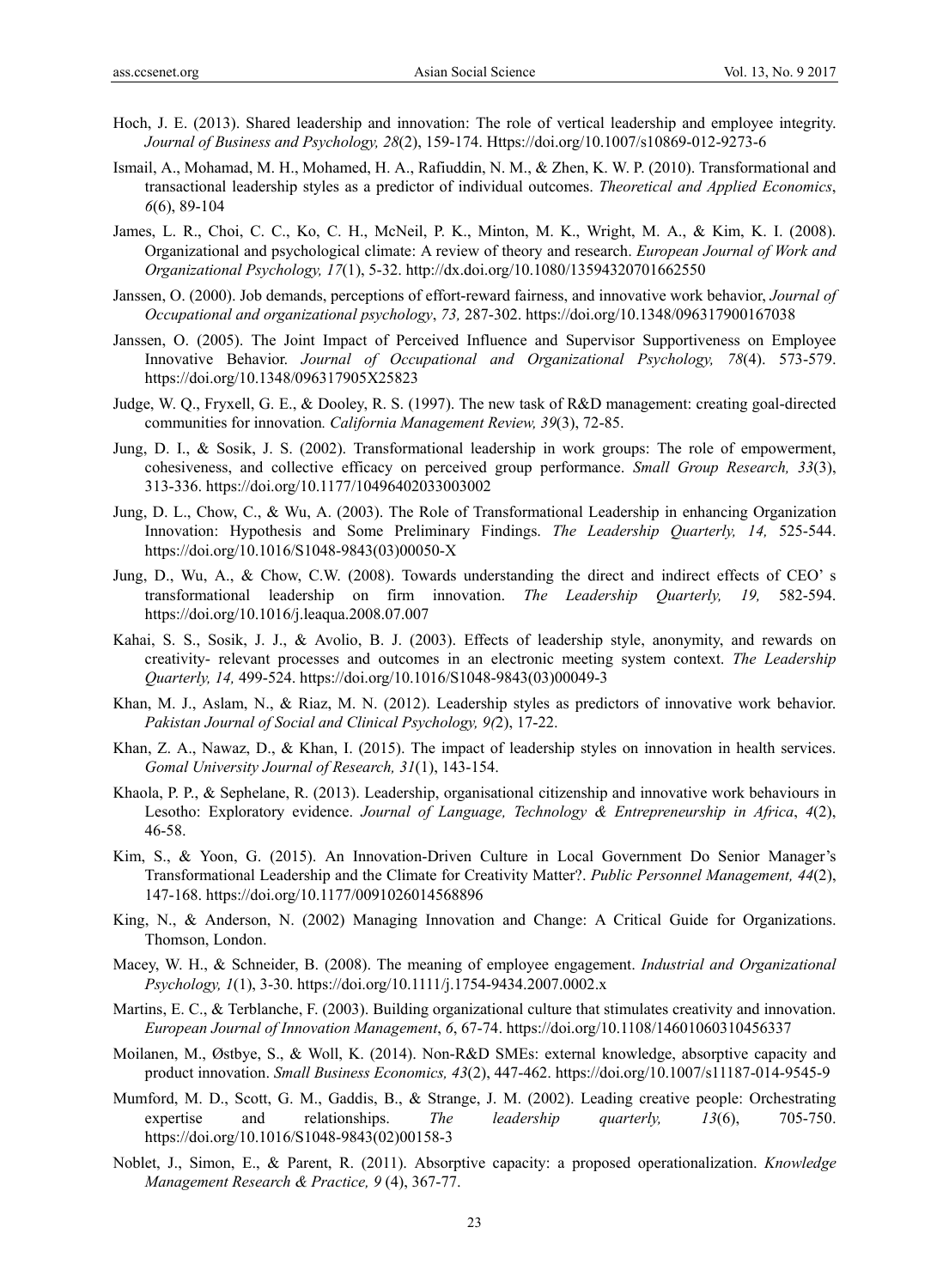- Park, Y.K., Song, J.H., Yoon, S.W., & Kim, J. (2014). Learning organization and innovative behavior: The mediating effect of work engagement. *European Journal of Training and Development, 38*(1/2), 75-94. https://doi.org/10.1108/EJTD-04-2013-0040
- Pieterse, A. N., van Knippenberg, D., Schippers, M., & Stam, D. (2010). Transformational and transactional leadership and innovative behavior: The moderating role of psychological empowerment. *Journal of Organizational Behavior*, 31, 609–623. 609–623. https://doi.org/10.1002/job.650
- Preacher, K. J., & Hayes, A. F. (2004). SPSS and SAS procedures for estimating indirect effects in simple mediation models. *Behavior Research Methods, Instruments, & Computers, 36*, 717-731.
- Reichers, A., & Schneider, B. (1990). Climate and culture: An evolution of constructs. In Schneider, B. (Ed.), Organizational climate and culture (pp.5-39). San Francisco:Jossey-Bass.
- Riaz, M. N. (2009). Leadership styles as predictors of decision making styles (Unpublished M.Phil Thesis). National Institute of Psychology, Quaid-i-Azam University, Islamabad.
- Runco, M. A. (2004). Creativity. *Annual Review of Psychology*, 55, 657–687. https://doi.org/10.1146/annurev.psych.55.090902.141502
- Salanova, M., & Schaufeli, W. B. (2008). A cross-national study of work engagement as a mediator between job resources and proactive behaviour. *The International Journal of Human Resource Management*, *19*(1), 116-131. https://doi.org/10.1080/09585190701763982
- Salanova, M., Agut, S., & Peiro, J. M. (2005). Linking organizational resources and work engagement to employee performance and customer loyalty: The mediation of service climate. *Journal of Applied Psychology*, *90*(6), 1217-1227. https://doi.org/10.1037/0021-9010.90.6.1217
- Sattayaraksa, T., & Boonitt, S. (2012) Leadership as a determinant of product innovation: a systematic review of the literature. Proceedings of 2012 IEEE International Conference on Industrial Engineering and Engineering Management, Hong Kong.
- Schaufeli, W, M Salanova, M., González-Romá, V., & Bakker, B.A (2002). The measurement of engagement and burnout: A two sample confirmatory factor analytic approach. *Journal of Happiness Studies, 3*(1), 71–92.
- Schaufeli, W. B., & Bakker, A. B. (2004). Job demands, job resources, and their relationship with burnout and engagement: a multi-sample study. *Journal of Organizational Behavior*, *25*(3), 293-315. https://doi.org/10.1002/job.248
- Scott, S. G., & Bruce, R. A. (1994). Determinants of innovative behavior: a path model of individual innovation in the workplace. *Academy of Management Journal*, 37, 580–607.
- Shafie, S. B., Siti-Nabiha, A. K., & Tan, C. L. (2014). Organizational culture, transformational leadership and product innovation: a conceptual review. *Organizational Innovation Strategies,* 7, 30-43
- Shalley, C.E., & Gilson, L.L. (2004). What leaders need to know: a review of social and contextual factors that can foster or hinder creativity. *The Leadership Quarterly, 15*(1), 33-53. https://doi.org/10.1016/j.leaqua.2003.12.004
- Shin, S. J., & Zhou, J. (2003). Transformational leadership, conservation, and creativity: Evidence from Korea. *Academy of management Journal, 46*(6), 703-714.
- Siegel, S., & Kaemmerer, W. (1978). Measuring the perceived support for innovation in organizations. *Journal of Applied Psychology*, 63, 553-562.
- Subramaniam, M., & Youndt, M. A. (2005). The influence of intellectual capital on the types of innovative capabilities. *Academy of Management Journal*, *48*, 450-463.
- Teece, D., Pisano, G., & Shuen, A. (1997). Dynamic capabilities and strategic management. *Strategic Management Journal, 18*(7), 509–533.
- Thakur, R., Hsu, S. H., & Fontenot, G. (2012). Innovation in healthcare: Issues and future trends. *Journal of Business Research, 65*(4), 562-569. https://doi.org/10.1016/j.jbusres.2011.02.022
- Übius, Ü., Alas, R., & Elenurm, T. (2013). Impact of innovation climate on individual and organisational level factors in Asia and Europe. *Journal of Business Economics and Management*, *14*(1), 1-21. http://dx.doi.org/10.3846/16111699.2011.642081
- Waldman, D. A., & Bass, B. M. (1991). Transformational leadership at different phases of the innovation process. *Journal of High Technology Management Research*, *2*, 169-180.